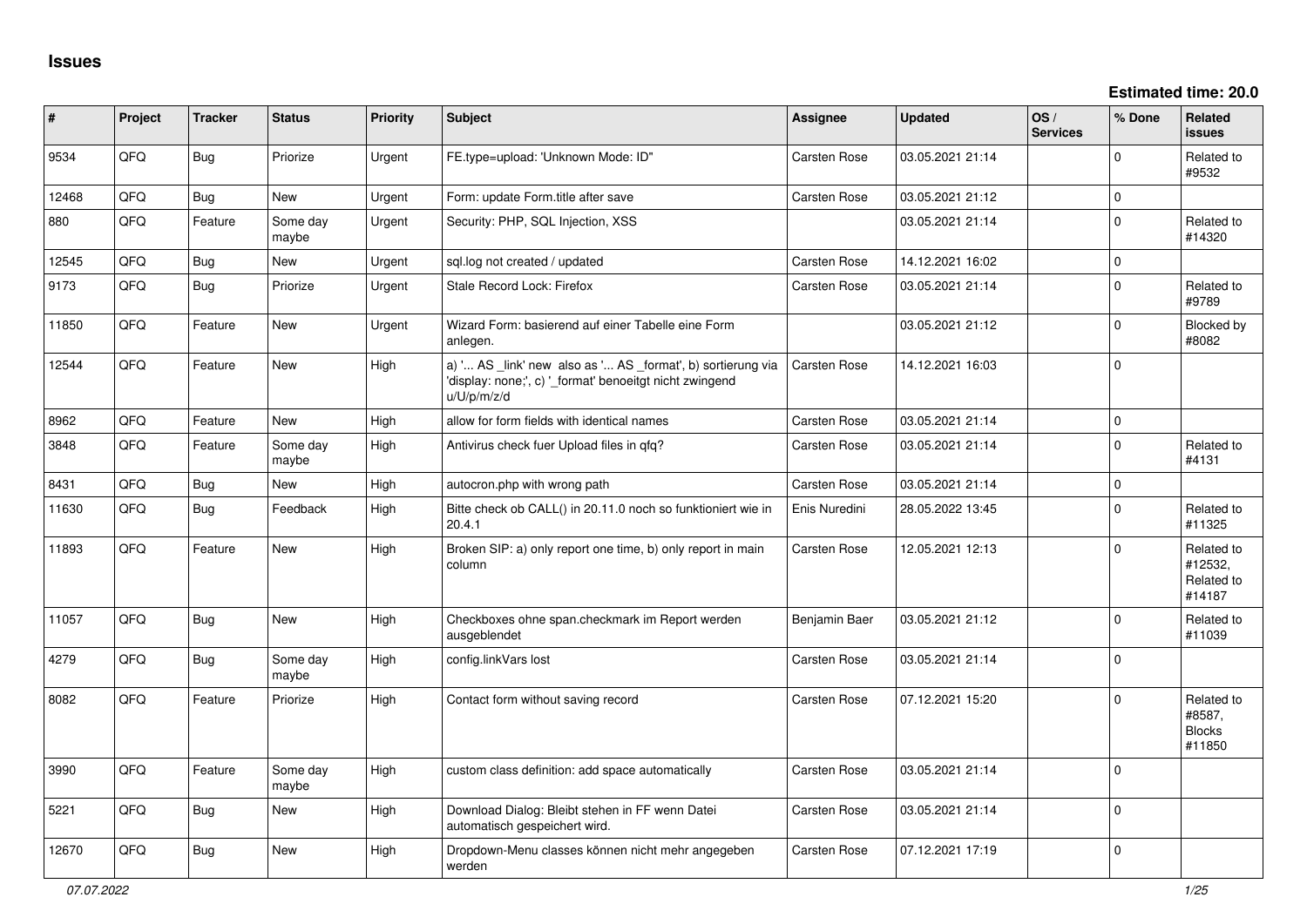| #     | Project | <b>Tracker</b> | <b>Status</b>     | <b>Priority</b> | Subject                                                                                 | Assignee             | <b>Updated</b>   | OS/<br><b>Services</b> | % Done       | Related<br>issues                            |
|-------|---------|----------------|-------------------|-----------------|-----------------------------------------------------------------------------------------|----------------------|------------------|------------------------|--------------|----------------------------------------------|
| 12066 | QFQ     | Bug            | New               | High            | enterAsSubmit: Forward wird nicht ausgeführt                                            | Enis Nuredini        | 29.05.2022 09:23 |                        | $\Omega$     |                                              |
| 9531  | QFQ     | Bug            | New               | High            | FE File: Dynamic Update / modeSql / required detected even<br>it not set                | <b>Carsten Rose</b>  | 11.06.2021 20:32 |                        | $\Omega$     | Related to<br>#12398                         |
| 7899  | QFQ     | Bug            | New               | High            | Fe.type=password / retype / required: always complain about<br>missing value            | <b>Carsten Rose</b>  | 03.05.2021 21:14 |                        | $\Omega$     |                                              |
| 9347  | QFQ     | Bug            | New               | High            | FE.type=upload with dynamic show/hidden: required not<br>detected                       | Carsten Rose         | 12.06.2021 10:40 |                        | $\Omega$     | Related to<br>#5305,<br>Related to<br>#12398 |
| 13716 | QFQ     | Bug            | <b>New</b>        | High            | Firefox ask to store username/password                                                  | Enis Nuredini        | 30.05.2022 09:31 |                        | $\Omega$     | Related to<br>#13827                         |
| 8083  | QFQ     | Bug            | New               | High            | FormEditor: primary table list does not respect<br>'indexDb={{indexData:Y}}'            | Carsten Rose         | 03.05.2021 21:14 |                        | $\Omega$     | Has<br>duplicate<br>#6678                    |
| 9548  | QFQ     | Feature        | Feedback          | High            | FormElement: Pattern mismatch - optional report only on<br>focus lost                   | <b>Benjamin Baer</b> | 03.05.2021 21:14 |                        | $\Omega$     |                                              |
| 8891  | QFQ     | Bug            | New               | High            | formSubmitLog: do not log passwords                                                     | Enis Nuredini        | 25.03.2022 09:06 |                        | $\Omega$     |                                              |
| 3570  | QFQ     | Bug            | Some day<br>maybe | High            | Formular mit prmitnew permitEdit=Always wird nicht<br>aufgerufen (ist leer)             | <b>Carsten Rose</b>  | 03.05.2021 21:14 |                        | $\Omega$     |                                              |
| 12513 | QFQ     | Bug            | New               | High            | Implement server side check of maxlength                                                | Carsten Rose         | 07.12.2021 17:19 |                        | $\mathbf 0$  |                                              |
| 9517  | QFQ     | Feature        | In Progress       | High            | Input multiple tags with typeahead                                                      | <b>Carsten Rose</b>  | 03.05.2021 21:14 |                        | 40           | Related to<br>#10150                         |
| 5459  | QFQ     | Bug            | <b>New</b>        | High            | Multi DB: spread system tables between 'QFQ' and<br>'Data'-DB                           | Carsten Rose         | 03.05.2021 21:14 |                        | $\Omega$     | Related to<br>#4720                          |
| 10508 | QFQ     | Bug            | New               | High            | Multi Form broken on Multi DB Instance                                                  | Carsten Rose         | 03.05.2021 21:12 |                        | $\Omega$     |                                              |
| 7602  | QFQ     | Feature        | ToDo              | High            | Multi Select: with checkboxes                                                           | Benjamin Baer        | 22.03.2022 09:07 |                        | $\mathbf 0$  |                                              |
| 7650  | QFQ     | Bug            | New               | High            | Optional do not show 'required' sign on FormElement                                     | Carsten Rose         | 03.05.2021 21:14 |                        | $\mathbf 0$  |                                              |
| 5715  | QFQ     | Feature        | <b>New</b>        | High            | PDF Caching                                                                             | <b>Carsten Rose</b>  | 03.05.2021 21:14 |                        | $\Omega$     | Related to<br>#5851,<br>Related to<br>#6357  |
| 8668  | QFQ     | Bug            | New               | High            | Pill disabled: dyamic mode 'hidden' not respected - FE is still<br>required             | <b>Carsten Rose</b>  | 03.05.2021 21:14 |                        | $\Omega$     |                                              |
| 8204  | QFQ     | Feature        | Priorize          | High            | Position 'required mark'                                                                | Carsten Rose         | 16.06.2021 13:44 |                        | $\mathbf{0}$ |                                              |
| 12508 | QFQ     | Bug            | In Progress       | High            | gfg Form: sendMail                                                                      | Karin Niffeler       | 19.03.2022 17:48 |                        | $\mathbf 0$  |                                              |
| 12463 | QFQ     | <b>Bug</b>     | ToDo              | High            | QFQ Function: 'function' and 'sql' on same level - output of<br>sql is shown two times. | Carsten Rose         | 15.12.2021 16:31 |                        | $\mathbf{0}$ |                                              |
| 12395 | QFQ     | <b>Bug</b>     | ToDo              | High            | QFQ Function: Result two times shown                                                    | Carsten Rose         | 18.02.2022 08:59 |                        | $\mathbf 0$  |                                              |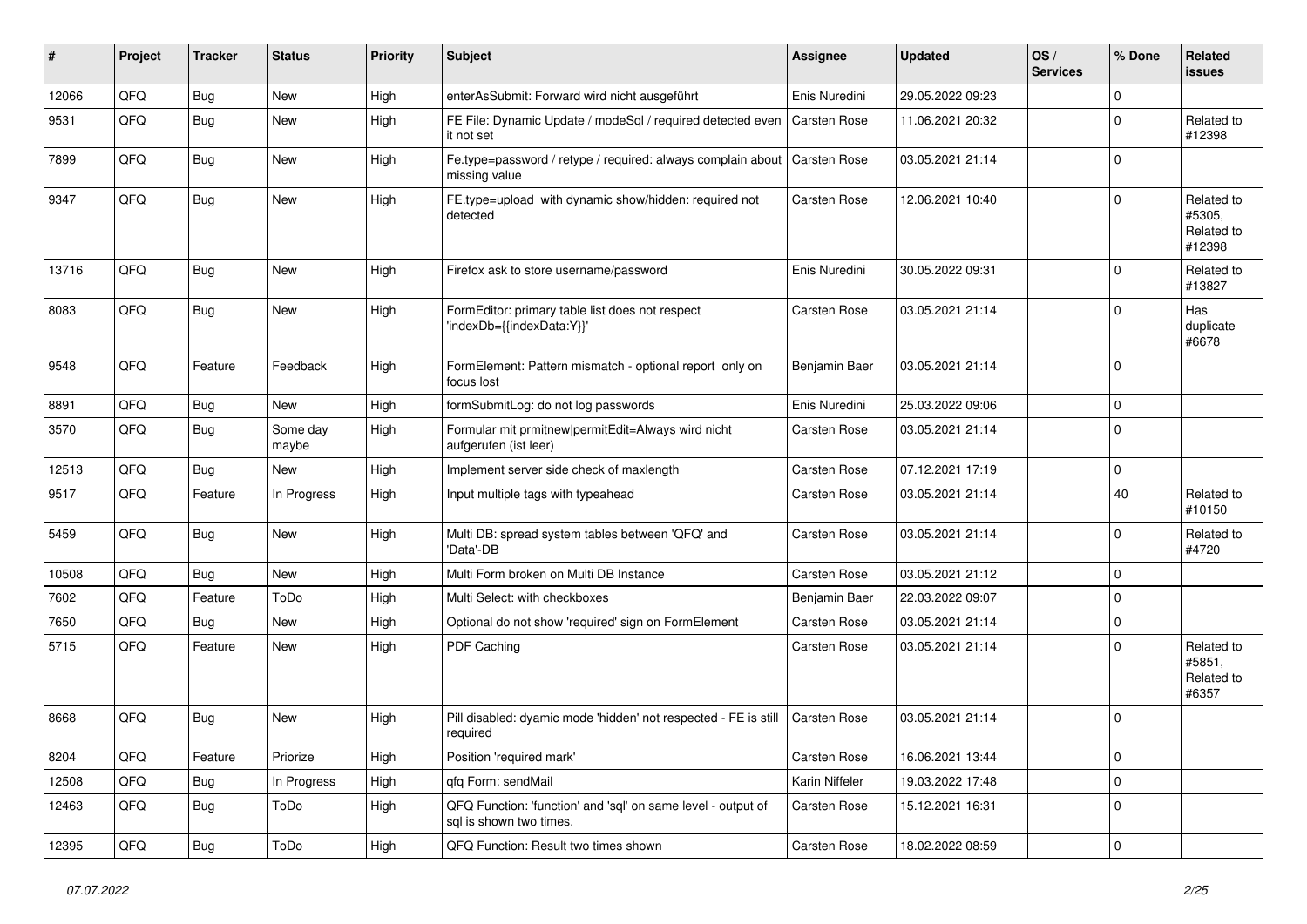| #     | Project | <b>Tracker</b> | <b>Status</b>     | <b>Priority</b> | <b>Subject</b>                                                                               | <b>Assignee</b> | <b>Updated</b>   | OS/<br><b>Services</b> | % Done         | Related<br><b>issues</b>                                               |
|-------|---------|----------------|-------------------|-----------------|----------------------------------------------------------------------------------------------|-----------------|------------------|------------------------|----------------|------------------------------------------------------------------------|
| 14187 | QFQ     | Feature        | <b>New</b>        | High            | qfq.log: show current URL                                                                    | Carsten Rose    | 28.05.2022 11:02 |                        | $\mathbf 0$    | Related to<br>#13933,<br>Related to<br>#12532,<br>Related to<br>#11893 |
| 13757 | QFQ     | Feature        | <b>New</b>        | High            | QR / Bar-Code Plugin                                                                         | Enis Nuredini   | 19.03.2022 17:43 |                        | $\mathbf 0$    |                                                                        |
| 11237 | QFQ     | <b>Bug</b>     | New               | High            | Radiobutton / parameter.buttonClass= btn-default - kein dirty<br>Trigger                     | Benjamin Baer   | 03.05.2021 21:12 |                        | $\overline{0}$ | Related to<br>#10766                                                   |
| 10766 | QFQ     | Bug            | New               | High            | Radiobutton / parameter.buttonClass=btn-default: dynamic<br>update                           |                 | 03.05.2021 21:12 |                        | $\mathbf{0}$   | Related to<br>#11237                                                   |
| 3109  | QFQ     | Bug            | Some day<br>maybe | High            | RealUrl: Links werden nicht korrekt gerendert                                                | Carsten Rose    | 03.05.2021 21:14 |                        | $\mathbf 0$    |                                                                        |
| 9789  | QFQ     | Bug            | In Progress       | High            | Record Lock: release to early on 'leave page'                                                | Carsten Rose    | 10.01.2022 09:25 |                        | 100            | Related to<br>#10081,<br>Related to<br>#9173,<br>Related to<br>#8702   |
| 3967  | QFQ     | Feature        | Some day<br>maybe | High            | Report: Checkbox, Radio, Dropdown, Input welches ohne<br>Submit funktioniert - 'Inline-Form' | Carsten Rose    | 03.05.2021 21:14 |                        | $\mathbf{0}$   |                                                                        |
| 9052  | QFQ     | Feature        | Feedback          | High            | Report: CodeMirror with SQL Syntax Highlight in FE                                           | Enis Nuredini   | 08.06.2022 10:25 |                        | $\overline{0}$ |                                                                        |
| 12974 | QFQ     | Bug            | New               | High            | Sanitize Queries in Action-Elements                                                          | Carsten Rose    | 07.12.2021 17:19 |                        | $\mathbf 0$    |                                                                        |
| 3727  | QFQ     | Feature        | New               | High            | Security: Session Hijacking erschweren                                                       | Carsten Rose    | 03.05.2021 21:14 |                        | $\overline{0}$ |                                                                        |
| 9121  | QFQ     | Bug            | Priorize          | High            | sip links have r and __dbIndexData set                                                       | Carsten Rose    | 12.06.2021 10:41 |                        | $\mathbf 0$    |                                                                        |
| 12532 | QFQ     | Feature        | New               | High            | SIP-Parameter bei Seitenaufruf in Browser-Console<br>anzeigen                                | Carsten Rose    | 07.12.2021 17:19 |                        | $\overline{0}$ | Related to<br>#11893,<br>Related to<br>#14187                          |
| 10081 | QFQ     | Bug            | New               | High            | Stale record lock after 'forbidden' character                                                | Carsten Rose    | 03.05.2021 21:12 |                        | $\overline{0}$ | Related to<br>#10082,<br>Related to<br>#9789                           |
| 10114 | QFQ     | Feature        | New               | High            | Symbol (Link): 'G:' (Glyphicon) replaced by 'i:' (icon)                                      |                 | 07.12.2021 17:19 |                        | $\mathbf{0}$   | Related to<br>#3797,<br>Related to<br>#4194                            |
| 4258  | QFQ     | Feature        | Some day<br>maybe | High            | System Defaults: Forms                                                                       | Carsten Rose    | 03.05.2021 21:14 |                        | $\mathbf 0$    |                                                                        |
| 10506 | QFQ     | Bug            | New               | High            | Template Group broken on MultiDB instance                                                    | Carsten Rose    | 03.05.2021 21:12 |                        | $\mathbf 0$    | Related to<br>#10505                                                   |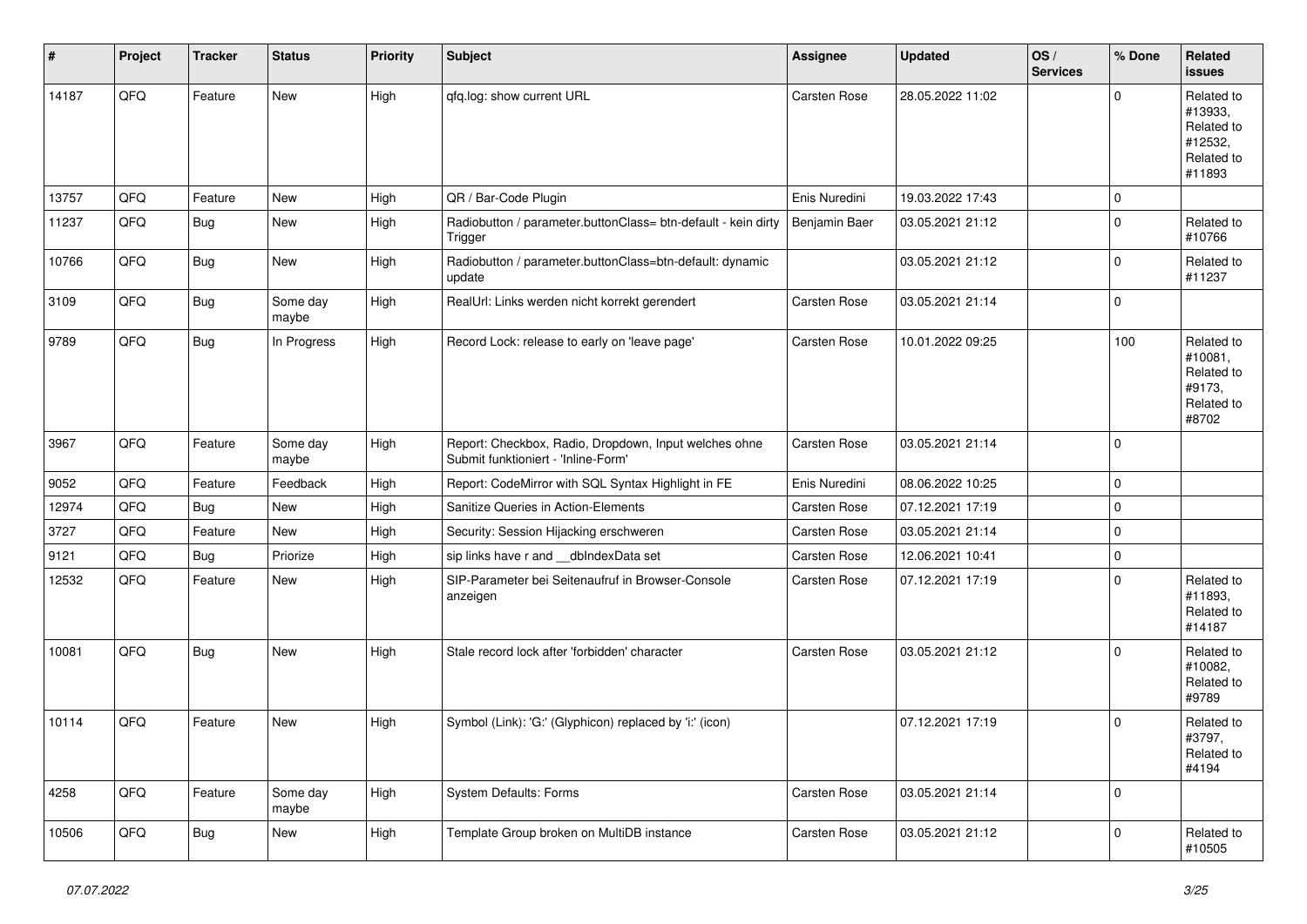| ∦     | Project | <b>Tracker</b> | <b>Status</b>     | <b>Priority</b> | <b>Subject</b>                                                                                                                               | <b>Assignee</b>     | <b>Updated</b>   | OS/<br><b>Services</b> | % Done         | Related<br>issues       |
|-------|---------|----------------|-------------------|-----------------|----------------------------------------------------------------------------------------------------------------------------------------------|---------------------|------------------|------------------------|----------------|-------------------------|
| 12702 | QFQ     | Bug            | New               | High            | templateGroup: broken in multiDb Setup                                                                                                       | <b>Carsten Rose</b> | 14.12.2021 16:02 |                        | $\Omega$       |                         |
| 12186 | QFQ     | Feature        | <b>New</b>        | High            | TinyMCE Config für Objekte                                                                                                                   | Carsten Rose        | 07.12.2021 17:19 |                        | $\mathbf 0$    | <b>Blocks</b><br>#12632 |
| 10640 | QFQ     | Bug            | New               | High            | TypeAhead Tag: FE editierbar trotz readOnly                                                                                                  | Carsten Rose        | 03.05.2021 21:12 |                        | $\mathbf 0$    | Related to<br>#7795     |
| 7850  | QFQ     | Feature        | New               | High            | Upload records: non 'pathFileName' column                                                                                                    | Carsten Rose        | 03.05.2021 21:14 |                        | $\mathbf 0$    |                         |
| 6116  | QFQ     | Bug            | Priorize          | High            | value of checkbox not saved                                                                                                                  | Carsten Rose        | 07.12.2021 17:19 |                        | $\mathbf 0$    |                         |
| 3061  | QFQ     | Bug            | Some day<br>maybe | High            | winstitute: mysql connection durcheinander - nmhp17<br>(ag7)/QFQ arbeitet mit DB/Tabellen von biostat.                                       | Carsten Rose        | 03.05.2021 21:14 |                        | $\Omega$       |                         |
| 5576  | QFQ     | Bug            | <b>New</b>        | Normal          | Using MySQL 'DROP' requires privilege - wich is not really<br>necessary.                                                                     | Carsten Rose        | 01.02.2020 23:21 |                        | $\mathbf 0$    |                         |
| 4651  | QFQ     | Bug            | Some day<br>maybe | Normal          | "Loading document" Modal wird angezeigt bei uzhcd type=2<br>Ansicht                                                                          | Carsten Rose        | 01.02.2020 23:20 |                        | $\mathbf 0$    |                         |
| 4441  | QFQ     | Bug            | Some day<br>maybe | Normal          | \$ SERVER Vars sollten nur aus dem Store genommen<br>werden - Code entsprechend anpassen.                                                    |                     | 11.12.2019 16:02 |                        | $\overline{0}$ |                         |
| 7101  | QFQ     | Bug            | Some day<br>maybe | Normal          | 'form' in SIP and 'report' - breaks                                                                                                          |                     | 01.02.2020 23:20 |                        | $\Omega$       |                         |
| 5942  | QFQ     | Feature        | Priorize          | Normal          | "L' and 'type': append to links, generate via 'link' by using 'u:"                                                                           | Carsten Rose        | 01.02.2020 10:13 |                        | $\mathbf 0$    |                         |
| 5768  | QFQ     | Bug            | Some day<br>maybe | Normal          | {{pageLanguage:T}}' missing if QFQ is called via api                                                                                         | Carsten Rose        | 01.02.2020 23:19 |                        | 0              |                         |
| 4092  | QFQ     | Bug            | Some day<br>maybe | Normal          | 1) Logging verbessern wann welches FE warum ausgefuehrt<br>wird, 2) Documentation: Best Practice Template Group                              | Carsten Rose        | 01.02.2020 23:19 |                        | $\Omega$       | Related to<br>#3504     |
| 3267  | QFQ     | Feature        | Some day<br>maybe | Normal          | 2 Forms auf einer Seite: real + Read only                                                                                                    | Carsten Rose        | 11.12.2019 16:03 |                        | 0              |                         |
| 12269 | QFQ     | Feature        | New               | Normal          | 2FA - Login                                                                                                                                  | <b>Carsten Rose</b> | 03.05.2021 20:45 |                        | $\mathbf 0$    |                         |
| 5548  | QFQ     | Feature        | Some day<br>maybe | Normal          | 801 Textfiles/Scriptfiles als Thumbnail                                                                                                      | Carsten Rose        | 07.03.2022 16:26 |                        | $\Omega$       |                         |
| 3666  | QFQ     | Feature        | Some day<br>maybe | Normal          | a) Performance Messung: mysql_real_escape_string() im<br>Vergleich zu str_replace(), b) doppeltes Aufrufen von<br>mysql_real_escape_string() | Carsten Rose        | 11.12.2019 16:02 |                        | 0              |                         |
| 12038 | QFQ     | Feature        | <b>New</b>        | Normal          | a) STORE_VAR: filenameOnlyStripUniq, b) SP:<br>QSTRIPUNIQ()                                                                                  |                     | 17.02.2021 23:55 |                        | $\mathbf 0$    |                         |
| 11535 | QFQ     | Feature        | New               | Normal          | Ability to create SQL columns in frontend QFQ forms                                                                                          |                     | 17.11.2020 12:11 |                        | $\mathbf 0$    |                         |
| 11715 | QFQ     | <b>Bug</b>     | New               | Normal          | acceptZeroAsRequired and requiredOffButMark do not<br>coincide                                                                               |                     | 08.12.2020 12:13 |                        | 0              |                         |
| 3942  | QFQ     | Feature        | Some day<br>maybe | Normal          | Action Elemente: neu generierte IDs via FE weitergeben                                                                                       | Carsten Rose        | 11.12.2019 16:03 |                        | $\mathbf 0$    | Related to<br>#3941     |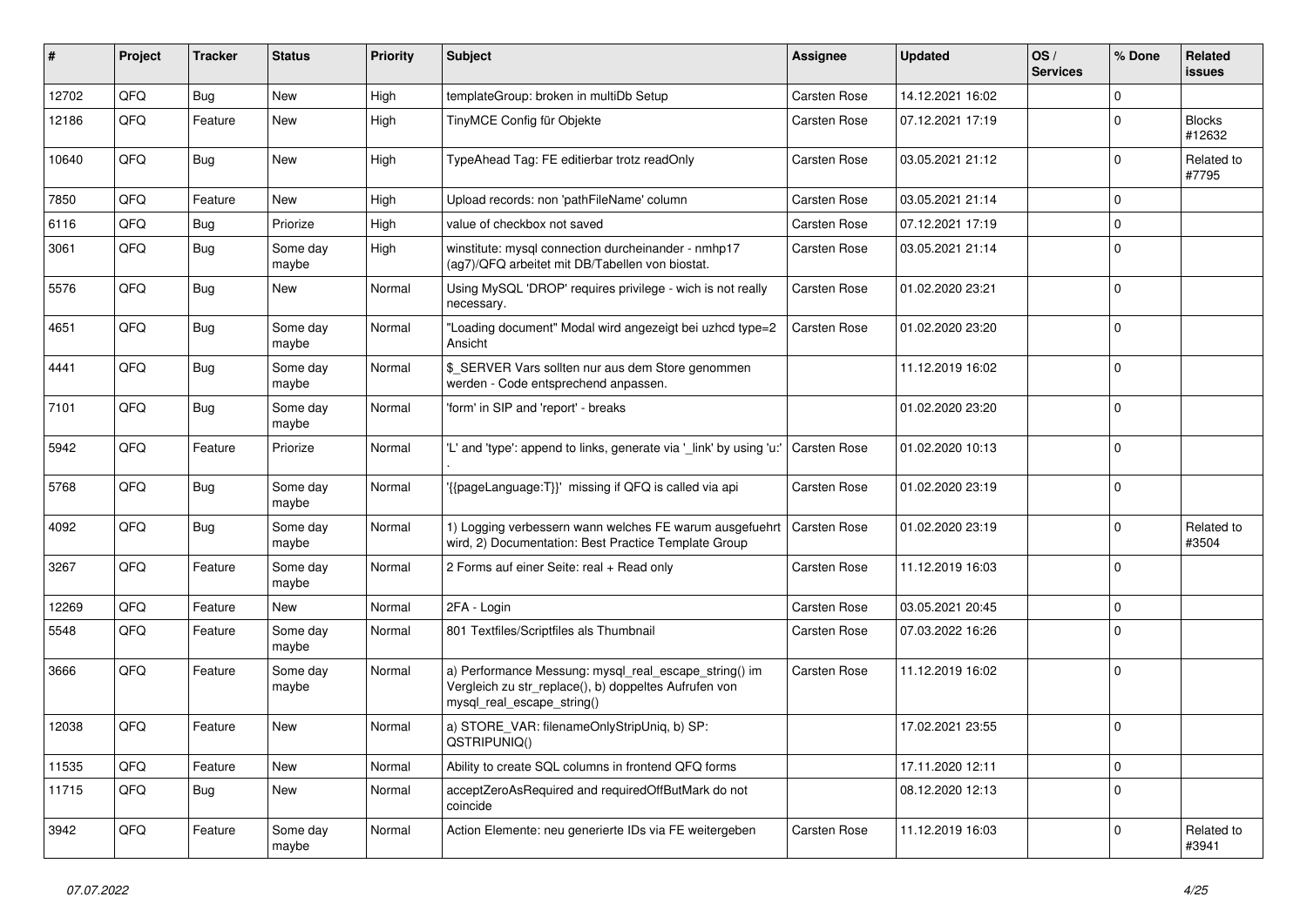| $\vert$ # | Project | <b>Tracker</b> | <b>Status</b>     | <b>Priority</b> | Subject                                                                                                        | Assignee            | <b>Updated</b>   | OS/<br><b>Services</b> | % Done       | Related<br><b>issues</b>                                                                                                                                              |
|-----------|---------|----------------|-------------------|-----------------|----------------------------------------------------------------------------------------------------------------|---------------------|------------------|------------------------|--------------|-----------------------------------------------------------------------------------------------------------------------------------------------------------------------|
| 12412     | QFQ     | Feature        | New               | Normal          | Action/Escape qualifier 'e' (empty), '0': if given, an empty<br>string (or '0') will be treated as 'not found' | Carsten Rose        | 08.05.2021 09:40 |                        | $\mathbf 0$  | Related to<br>#12413,<br>Related to<br>#10012                                                                                                                         |
| 5131      | QFQ     | Feature        | New               | Normal          | Activate Spin Gear ('wait/busy' indicator) via LINK attribute                                                  | Carsten Rose        | 01.02.2020 23:21 |                        | $\mathbf 0$  |                                                                                                                                                                       |
| 7342      | QFQ     | Feature        | New               | Normal          | add content $=$ hide this                                                                                      | Carsten Rose        | 01.02.2020 23:21 |                        | $\mathbf 0$  |                                                                                                                                                                       |
| 10979     | QFQ     | Feature        | New               | Normal          | Ajax Calls an API - dataReport                                                                                 | Carsten Rose        | 11.05.2022 12:15 |                        | $\mathbf 0$  |                                                                                                                                                                       |
| 14320     | QFQ     | Feature        | In Progress       | Normal          | Allow specific HTML Tags and Attributes: general, TinyMCE                                                      | Enis Nuredini       | 04.07.2022 14:09 |                        | $\mathbf 0$  | Related to<br>#12664,<br>Related to<br>#12039,<br>Related to<br>#11702,<br>Related to<br>#7239,<br>Related to<br>#3708,<br>Related to<br>#3646,<br>Related to<br>#880 |
| 9281      | QFQ     | <b>Bug</b>     | Some day<br>maybe | Normal          | Allow STRICT_TRANS_TABLES                                                                                      | Carsten Rose        | 02.01.2021 18:43 |                        | $\mathbf{0}$ |                                                                                                                                                                       |
| 12119     | QFQ     | Feature        | <b>New</b>        | Normal          | AS paged: error message missing if there ist no 'r' argument.                                                  | <b>Carsten Rose</b> | 03.05.2021 20:51 |                        | $\mathbf 0$  |                                                                                                                                                                       |
| 14077     | QFQ     | Bug            | <b>New</b>        | Normal          | As _link: Attribute 'class' missing by r:1 and r:3 - but should<br>set                                         | Carsten Rose        | 28.05.2022 11:02 |                        | $\mathbf 0$  | Related to<br>#5342,<br>Related to<br>#4343                                                                                                                           |
| 13945     | QFQ     | Feature        | <b>New</b>        | Normal          | As link: content before/after link                                                                             | Enis Nuredini       | 28.05.2022 11:01 |                        | $\mathbf 0$  | Related to<br>#12262                                                                                                                                                  |
| 14233     | QFQ     | <b>Bug</b>     | New               | Normal          | AS _link: question - HTML is not rendered                                                                      | Carsten Rose        | 28.05.2022 11:02 |                        | $\mathbf 0$  |                                                                                                                                                                       |
| 3947      | QFQ     | Feature        | Some day<br>maybe | Normal          | Attack detectect: logout current user                                                                          | <b>Carsten Rose</b> | 11.12.2019 16:03 |                        | $\Omega$     | Related to<br>#5458,<br>Related to<br>#6299                                                                                                                           |
| 6299      | QFQ     | Feature        | Some day<br>maybe | Normal          | Attack detection: log table with invalid SIP access                                                            |                     | 11.12.2019 16:02 |                        | $\mathbf{0}$ | Related to<br>#3947                                                                                                                                                   |
| 11522     | QFQ     | <b>Bug</b>     | New               | Normal          | Aus/Einblenden von Reitern                                                                                     |                     | 13.11.2020 14:58 |                        | $\mathbf 0$  |                                                                                                                                                                       |
| 9275      | QFQ     | <b>Bug</b>     | New               | Normal          | auteron: t3 page, which takes to long to respond, is not<br>reported properly                                  | <b>Carsten Rose</b> | 01.02.2020 23:22 |                        | 100          |                                                                                                                                                                       |
| 10890     | QFQ     | <b>Bug</b>     | New               | Normal          | AutoCron hangs                                                                                                 |                     | 20.07.2020 13:56 |                        | $\mathbf 0$  |                                                                                                                                                                       |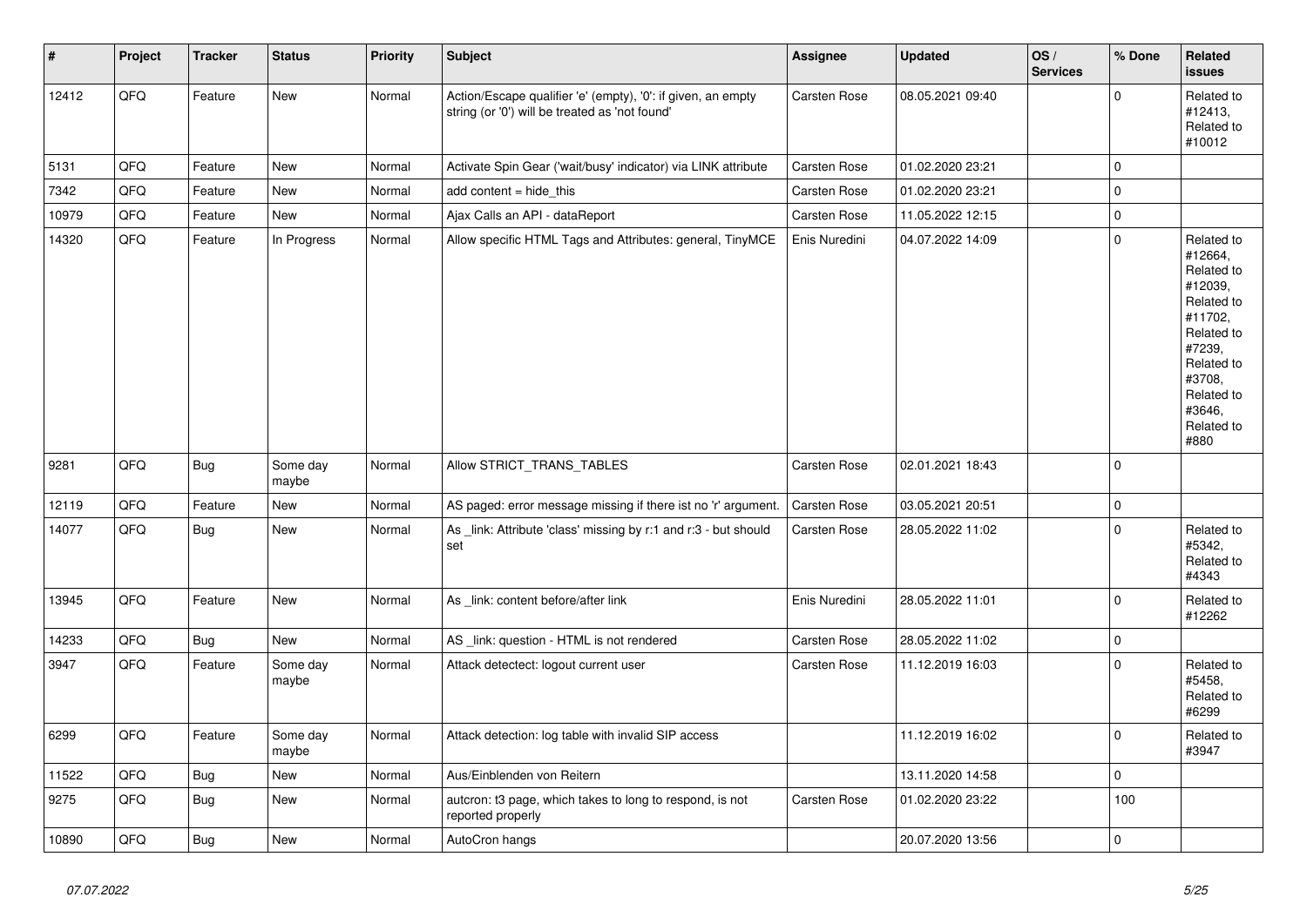| #     | Project | <b>Tracker</b> | <b>Status</b>     | <b>Priority</b> | <b>Subject</b>                                                                                       | Assignee            | <b>Updated</b>   | OS/<br><b>Services</b> | % Done         | Related<br>issues                           |
|-------|---------|----------------|-------------------|-----------------|------------------------------------------------------------------------------------------------------|---------------------|------------------|------------------------|----------------|---------------------------------------------|
| 4250  | QFQ     | Feature        | <b>New</b>        | Normal          | AutoCron in QFQ via PHP                                                                              | Carsten Rose        | 01.02.2020 23:21 |                        | $\Omega$       | Related to<br>#3292,<br>Related to<br>#3291 |
| 12146 | QFQ     | Feature        | <b>New</b>        | Normal          | Autocron Job: Anzeigen wann der naechste Job ausgefuehrt<br>wird, resp das er nicht ausgefuehrt wird | Carsten Rose        | 15.03.2021 15:23 |                        | $\Omega$       |                                             |
| 3291  | QFQ     | Feature        | Some day<br>maybe | Normal          | AutoCron websiteToken                                                                                | Carsten Rose        | 11.12.2019 16:02 |                        | $\mathbf 0$    | Related to<br>#4250                         |
| 13647 | QFQ     | Bug            | <b>New</b>        | Normal          | Autofocus funktioniert nicht auf Chrome                                                              | Benjamin Baer       | 19.03.2022 17:44 |                        | $\overline{0}$ |                                             |
| 7452  | QFQ     | Feature        | Some day<br>maybe | Normal          | automate deployment new QFQ version                                                                  | Carsten Rose        | 16.09.2021 15:10 |                        | $\overline{0}$ |                                             |
| 13608 | QFQ     | Feature        | Some day<br>maybe | Normal          | Automatic Browser Language Redirect                                                                  | Enis Nuredini       | 17.06.2022 08:35 |                        | $\Omega$       |                                             |
| 12452 | QFQ     | Feature        | Priorize          | Normal          | BaseURL: alsways with '/' at the end                                                                 | Carsten Rose        | 19.06.2022 13:45 |                        | $\overline{0}$ | Related to<br>#10782                        |
| 9346  | QFQ     | Feature        | Priorize          | Normal          | beforeSave: check if an upload is given                                                              | <b>Carsten Rose</b> | 11.06.2021 21:18 |                        | $\Omega$       |                                             |
| 3782  | QFQ     | Bug            | Priorize          | Normal          | Bei fehlerhafter Eingabe (z.B. Datum) sollte das erwartete<br>Format angezeigt werden                | Carsten Rose        | 01.02.2020 10:13 |                        | $\overline{0}$ |                                             |
| 7106  | QFQ     | Feature        | Some day<br>maybe | Normal          | Beispiel Nummerierung von Rows in Report                                                             |                     | 11.12.2019 16:01 |                        | $\mathbf 0$    |                                             |
| 7105  | QFQ     | Feature        | Some day<br>maybe | Normal          | Beispiel wie man in einer zweiten Tabelle speichert.                                                 |                     | 11.12.2019 16:01 |                        | $\Omega$       |                                             |
| 6288  | QFQ     | Feature        | Some day<br>maybe | Normal          | Best Practice: Erklaeren wie man ein Formular ganz in<br>'weiss' erstellen kann                      |                     | 11.12.2019 16:02 |                        | $\overline{0}$ |                                             |
| 4194  | QFQ     | Feature        | In Progress       | Normal          | Bootstrap 4 ist jetzt offiziel                                                                       |                     | 03.05.2021 20:47 |                        | $\Omega$       | Related to<br>#10114                        |
| 5783  | QFQ     | Feature        | Some day<br>maybe | Normal          | <b>BPMN View/Edit</b>                                                                                |                     | 11.12.2019 16:02 |                        | $\Omega$       |                                             |
| 12546 | QFQ     | Bug            | Feedback          | Normal          | Branch 'Development' - Unit Tests mit dirty workaround<br>angepasst                                  | Carsten Rose        | 19.03.2022 17:48 |                        | $\overline{0}$ |                                             |
| 8520  | QFQ     | Feature        | Some day<br>maybe | Normal          | Bring QFQ to Composer                                                                                | Carsten Rose        | 16.09.2021 15:10 |                        | $\overline{0}$ |                                             |
| 9958  | QFQ     | <b>Bug</b>     | Priorize          | Normal          | Broken subrecord query: no error message                                                             | Carsten Rose        | 05.02.2021 15:15 |                        | $\Omega$       |                                             |
| 9177  | QFQ     | Bug            | <b>New</b>        | Normal          | Bug? QFQ tries to save an action FE, which has real<br>existing column name                          | Carsten Rose        | 01.02.2020 23:22 |                        | $\Omega$       |                                             |
| 8522  | QFQ     | Feature        | Some day<br>maybe | Normal          | build QFQ - npm warnings                                                                             | Benjamin Baer       | 01.02.2020 23:19 |                        | 50             |                                             |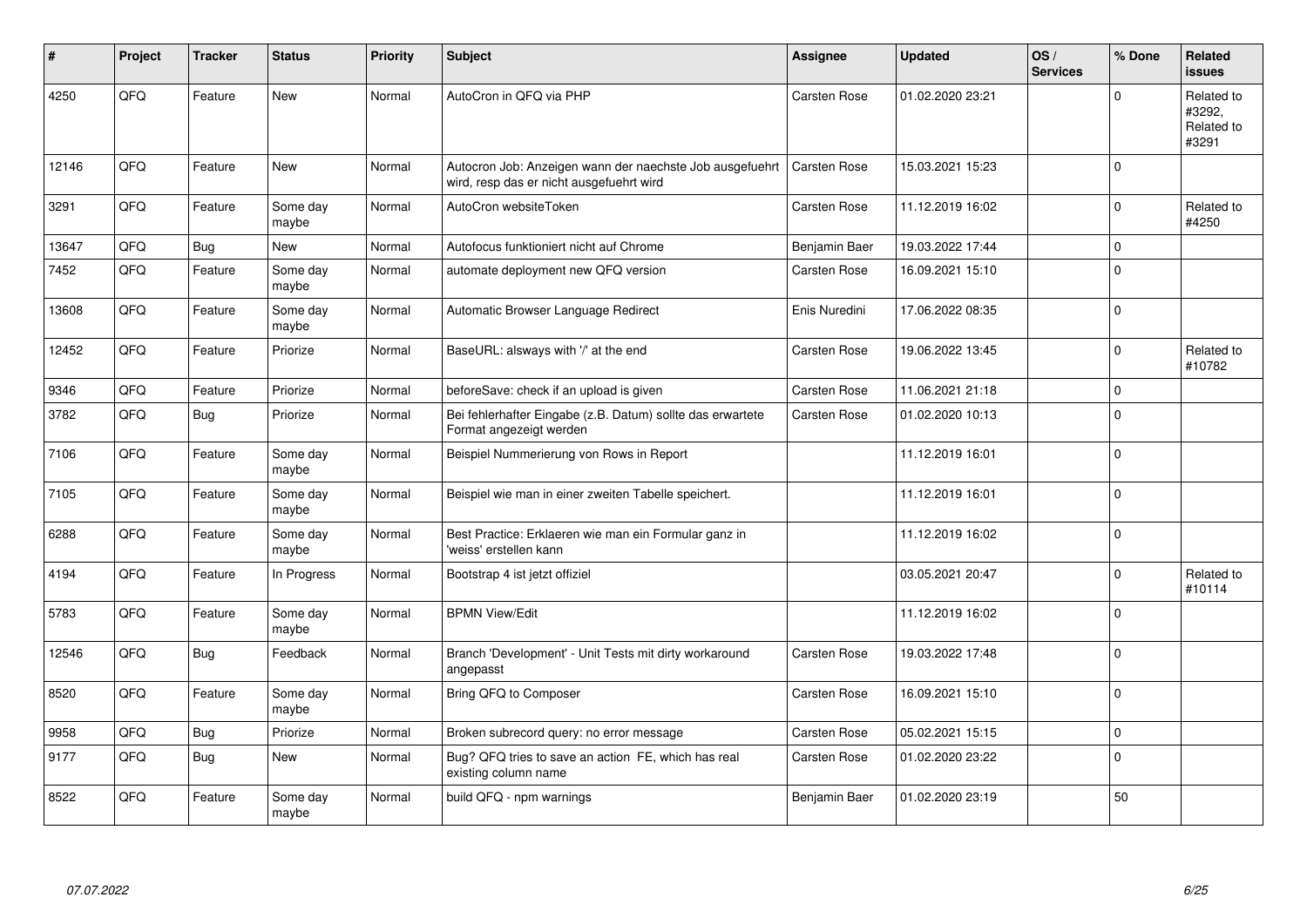| #     | Project | <b>Tracker</b> | <b>Status</b>     | <b>Priority</b> | <b>Subject</b>                                                                                                                | <b>Assignee</b> | <b>Updated</b>   | OS/<br><b>Services</b> | % Done         | Related<br><b>issues</b>                     |
|-------|---------|----------------|-------------------|-----------------|-------------------------------------------------------------------------------------------------------------------------------|-----------------|------------------|------------------------|----------------|----------------------------------------------|
| 10716 | QFQ     | Feature        | Some day<br>maybe | Normal          | Business Logic mit Externen Skripten                                                                                          | Carsten Rose    | 16.09.2021 15:10 |                        | $\Omega$       | Related to<br>#10713,<br>Related to<br>#8217 |
| 9781  | QFQ     | Feature        | New               | Normal          | Button: CSS class to make buttons smaller                                                                                     | Carsten Rose    | 01.02.2020 23:22 |                        | $\Omega$       |                                              |
| 13467 | QFQ     | Feature        | New               | Normal          | ChangeLog Generator                                                                                                           | Carsten Rose    | 19.03.2022 17:46 |                        | $\Omega$       | Related to<br>#11460                         |
| 13451 | QFQ     | Bug            | New               | Normal          | Character Counter / Max Character: Problem in Safari                                                                          | Carsten Rose    | 15.04.2022 17:18 |                        | $\Omega$       |                                              |
| 12474 | QFQ     | Feature        | New               | Normal          | Check BaseConfigURL if it is given and the the last char is '/'                                                               | Carsten Rose    | 03.05.2021 20:45 |                        | $\Omega$       |                                              |
| 9853  | QFQ     | Feature        | New               | Normal          | Check das SQL / QFQ / Mail Logfile geschrieben wird                                                                           |                 | 09.01.2020 11:15 |                        | $\mathbf 0$    |                                              |
| 9669  | QFQ     | Bug            | Some day<br>maybe | Normal          | Checkbox / Template Group: radio/checkbox visible broken<br>after 'add'                                                       | Carsten Rose    | 16.06.2021 13:47 |                        | $\Omega$       | Related to<br>#8091                          |
| 11752 | QFQ     | Bug            | New               | Normal          | checkbox renders multiple input elements with same name                                                                       | Carsten Rose    | 17.12.2020 14:58 |                        | $\Omega$       | Related to<br>#11750                         |
| 9691  | QFQ     | Bug            | In Progress       | Normal          | Checkbox: dynamic update > readonly                                                                                           | Carsten Rose    | 01.02.2020 23:22 |                        | 50             | Related to<br>#9834                          |
| 12163 | QFQ     | Feature        | <b>New</b>        | Normal          | Checkbox: table wrap                                                                                                          | Carsten Rose    | 03.05.2021 20:51 |                        | $\mathbf 0$    |                                              |
| 12476 | QFQ     | Feature        | New               | Normal          | clearMe: a) should trigger 'dirty', b) sticky on textarea resize                                                              | Benjamin Baer   | 04.01.2022 08:40 |                        | $\mathbf 0$    | Related to<br>#9528                          |
| 6870  | QFQ     | Feature        | Priorize          | Normal          | Click on '_link' triggers an API call                                                                                         | Benjamin Baer   | 03.01.2022 08:25 |                        | $\Omega$       |                                              |
| 4420  | QFQ     | Feature        | Some day<br>maybe | Normal          | Client: Local Storage - store the changes of a form, local in<br>the browser.                                                 | Benjamin Baer   | 11.12.2019 16:02 |                        | $\Omega$       |                                              |
| 6715  | QFQ     | Feature        | Some day<br>maybe | Normal          | Code-Refactoring: dbArray vereinheitlichen                                                                                    | Carsten Rose    | 11.12.2019 16:02 |                        | $\Omega$       |                                              |
| 7102  | QFQ     | Feature        | New               | Normal          | Comment sign in report: '#' and '--'                                                                                          | Carsten Rose    | 01.02.2020 23:21 |                        | $\mathbf 0$    |                                              |
| 3349  | QFQ     | <b>Bug</b>     | Some day<br>maybe | Normal          | config.qfq.ini: a) vertraegt keine '=' im Value (z.B. Passwort),<br>b) Values sollten in ticks einschliessbar sein (spaces, ) | Carsten Rose    | 11.12.2019 16:02 |                        | $\Omega$       |                                              |
| 12714 | QFQ     | Bug            | New               | Normal          | Conversion of GIF to PDF broken when GIF contains Alpha.                                                                      | Carsten Rose    | 19.03.2022 17:49 |                        | $\mathbf 0$    |                                              |
| 4650  | QFQ     | Feature        | Some day<br>maybe | Normal          | Convert html to doc/rtf                                                                                                       | Carsten Rose    | 01.02.2020 23:20 |                        | $\Omega$       | Related to<br>#10704                         |
| 12327 | QFQ     | <b>Bug</b>     | New               | Normal          | Copy to clipboard: Glyphicon can not be changed                                                                               | Carsten Rose    | 27.12.2021 17:59 |                        | $\Omega$       |                                              |
| 12330 | QFQ     | Feature        | New               | Normal          | Copy to input field / text area / TinyMCE                                                                                     | Carsten Rose    | 07.04.2021 09:01 |                        | 0              |                                              |
| 8089  | QFQ     | Feature        | New               | Normal          | Copy/Paste for FormElements                                                                                                   | Carsten Rose    | 01.02.2020 23:22 |                        | $\overline{0}$ |                                              |
| 10738 | QFQ     | Feature        | Some day<br>maybe | Normal          | CORS headers for external API requests                                                                                        |                 | 10.06.2020 14:00 |                        | 0              |                                              |
| 13843 | QFQ     | Feature        | New               | Normal          | Create JWT via QFQ                                                                                                            | Carsten Rose    | 19.03.2022 17:42 |                        | $\overline{0}$ |                                              |
| 13841 | QFQ     | Feature        | New               | Normal          | Create PDF via iText - evaluate                                                                                               | Carsten Rose    | 19.03.2022 17:42 |                        | $\overline{0}$ |                                              |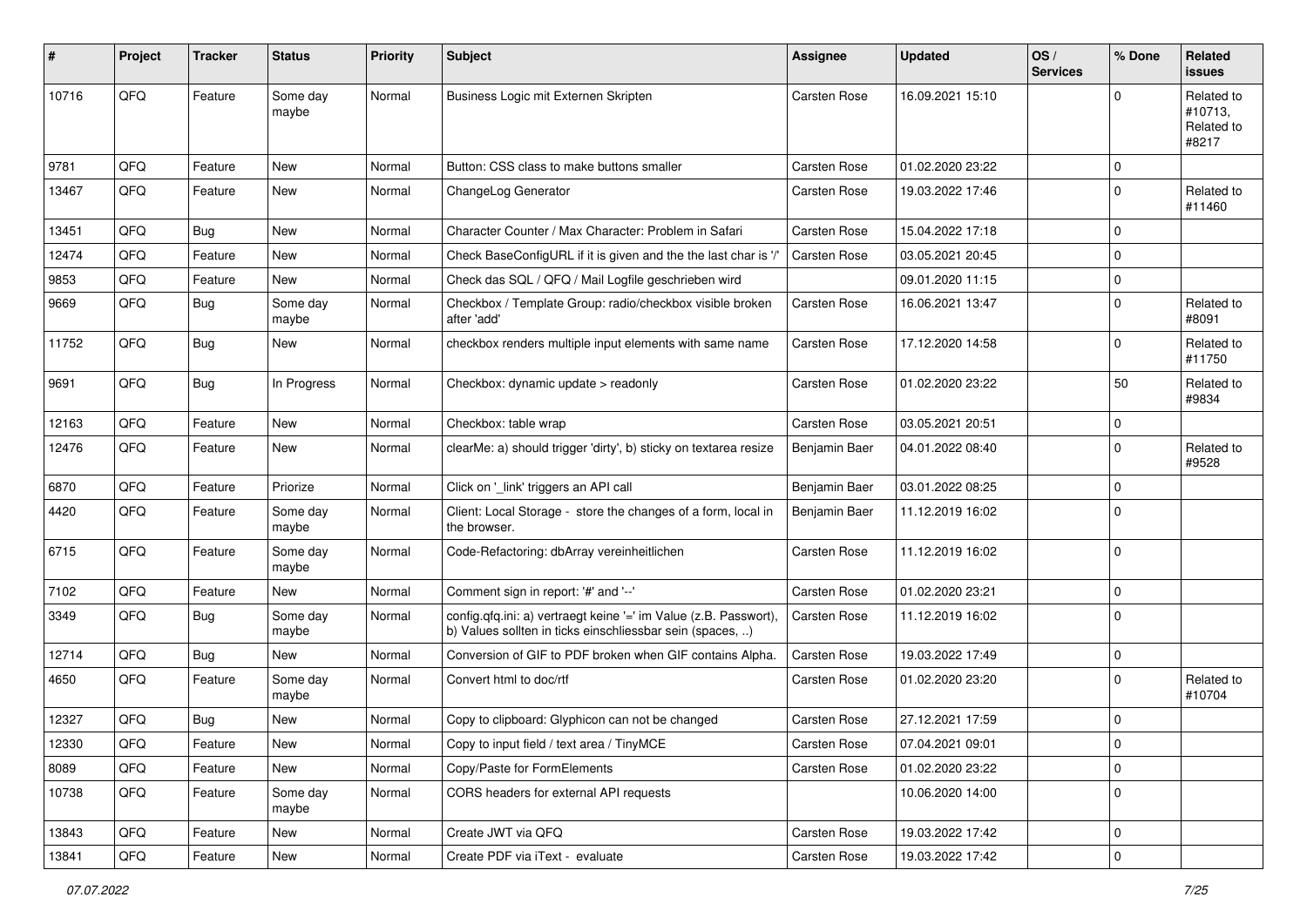| ∦     | Project | <b>Tracker</b> | <b>Status</b>              | <b>Priority</b> | <b>Subject</b>                                                                                                                                                | Assignee            | <b>Updated</b>   | OS/<br><b>Services</b> | % Done      | Related<br>issues    |
|-------|---------|----------------|----------------------------|-----------------|---------------------------------------------------------------------------------------------------------------------------------------------------------------|---------------------|------------------|------------------------|-------------|----------------------|
| 9136  | QFQ     | Feature        | New                        | Normal          | Create ZIP files with dynamic PDFs                                                                                                                            | Carsten Rose        | 06.07.2022 13:21 |                        | $\Omega$    |                      |
| 4719  | QFQ     | Feature        | Some day<br>maybe          | Normal          | Custom Message in Client in case of 'Browser tab close,<br>modification will be lost'                                                                         |                     | 01.02.2020 23:20 |                        | 0           |                      |
| 12337 | QFQ     | Feature        | Some day<br>maybe          | Normal          | Database.php: better caching                                                                                                                                  | Carsten Rose        | 16.09.2021 15:10 |                        | $\Omega$    |                      |
| 13767 | QFQ     | Bug            | Feedback                   | Normal          | date/time-picker: required shows up/down button orange                                                                                                        | Enis Nuredini       | 16.05.2022 23:16 |                        | $\Omega$    |                      |
| 6992  | QFQ     | Feature        | Some day<br>maybe          | Normal          | DB exception: Syntax Highlight                                                                                                                                |                     | 11.12.2019 16:01 |                        | $\mathbf 0$ | Related to<br>#5450  |
| 4627  | QFQ     | Feature        | Some day<br>maybe          | Normal          | dbupdate: all tables - check 'create', 'modified' if it is possible<br>to change to default 'CURRENT_TIMESTAMP' and modified<br>'ON UPDATE CURRENT_TIMESTAMP' |                     | 01.02.2020 23:20 |                        | $\Omega$    |                      |
| 3130  | QFQ     | Bug            | Some day<br>maybe          | Normal          | Debug Info's nicht korrekt nach 'New > Save'.                                                                                                                 | Carsten Rose        | 11.12.2019 16:03 |                        | 0           | Related to<br>#3253  |
| 3331  | QFQ     | Feature        | Some day<br>maybe          | Normal          | Default Tooltip fuer _page? Links: mit Form und Record ID                                                                                                     | Carsten Rose        | 11.12.2019 16:02 |                        | $\Omega$    |                      |
| 9348  | QFQ     | Feature        | <b>New</b>                 | Normal          | defaultThumbnailSize: pre render thumbnails                                                                                                                   | Carsten Rose        | 12.06.2021 09:05 |                        | 0           |                      |
| 13566 | QFQ     | Feature        | Ready to sync<br>(develop) | Normal          | Delete config-example.qfq.php file                                                                                                                            | <b>Carsten Rose</b> | 23.12.2021 09:25 |                        | $\Omega$    |                      |
| 5850  | QFQ     | Feature        | Some day<br>maybe          | Normal          | Deployment: In QFQ Doc best practice fuer zeitgemaesses<br>Deployment beschreiben                                                                             |                     | 01.02.2020 23:20 |                        | $\Omega$    |                      |
| 7630  | QFQ     | Feature        | Priorize                   | Normal          | detailed error message for simple upload                                                                                                                      | Carsten Rose        | 01.02.2020 10:13 |                        | $\Omega$    |                      |
| 7481  | QFQ     | Feature        | New                        | Normal          | Detect 'BaseUrl' automatically                                                                                                                                | Carsten Rose        | 01.02.2020 23:21 |                        | 0           |                      |
| 12503 | QFQ     | Feature        | Priorize                   | Normal          | Detect dangerous UPDATE statement with missing WHERE                                                                                                          | Carsten Rose        | 05.05.2021 22:09 |                        | 0           |                      |
| 3458  | QFQ     | Feature        | Some day<br>maybe          | Normal          | Display 'Edit Form Element'-Checkbox on form: should<br>depend on FE Group                                                                                    | Carsten Rose        | 11.12.2019 16:02 |                        | 0           | Related to<br>#3447  |
| 8892  | QFQ     | Feature        | Some day<br>maybe          | Normal          | Display and Edit SQL Comments in Form Editor                                                                                                                  | Carsten Rose        | 11.12.2019 16:01 |                        | $\Omega$    |                      |
| 13460 | QFQ     | Bug            | <b>New</b>                 | Normal          | Doc: Password set/reset  password should not processed<br>with 'html encode'                                                                                  | Carsten Rose        | 19.03.2022 17:46 |                        | $\Omega$    |                      |
| 14377 | QFQ     | <b>Bug</b>     | <b>New</b>                 | Normal          | Documentation > General Tips: white page after migration                                                                                                      | Enis Nuredini       | 19.06.2022 16:37 |                        | 0           |                      |
| 8894  | QFQ     | Feature        | Some day<br>maybe          | Normal          | Documentation Tags Usable in QFQ Application                                                                                                                  | <b>Carsten Rose</b> | 11.12.2019 16:01 |                        | 0           |                      |
| 8316  | QFQ     | Bug            | Feedback                   | Normal          | Documentation/Behaviour for Nested Queries and<br>Record-Store confusing                                                                                      | Nicola Chiapolini   | 20.11.2019 09:14 |                        | $\mathbf 0$ |                      |
| 3905  | QFQ     | Feature        | Some day<br>maybe          | Normal          | Documentation: Best Practice anhand eines Online<br>Bewerbungstools                                                                                           | Carsten Rose        | 11.12.2019 16:03 |                        | 0           |                      |
| 12109 | QFQ     | Feature        | New                        | Normal          | Donwload Link: Plain, SIP, Persistent Link, Peristent SIP -<br>new notation                                                                                   | Carsten Rose        | 03.05.2021 20:45 |                        | 0           | Related to<br>#12085 |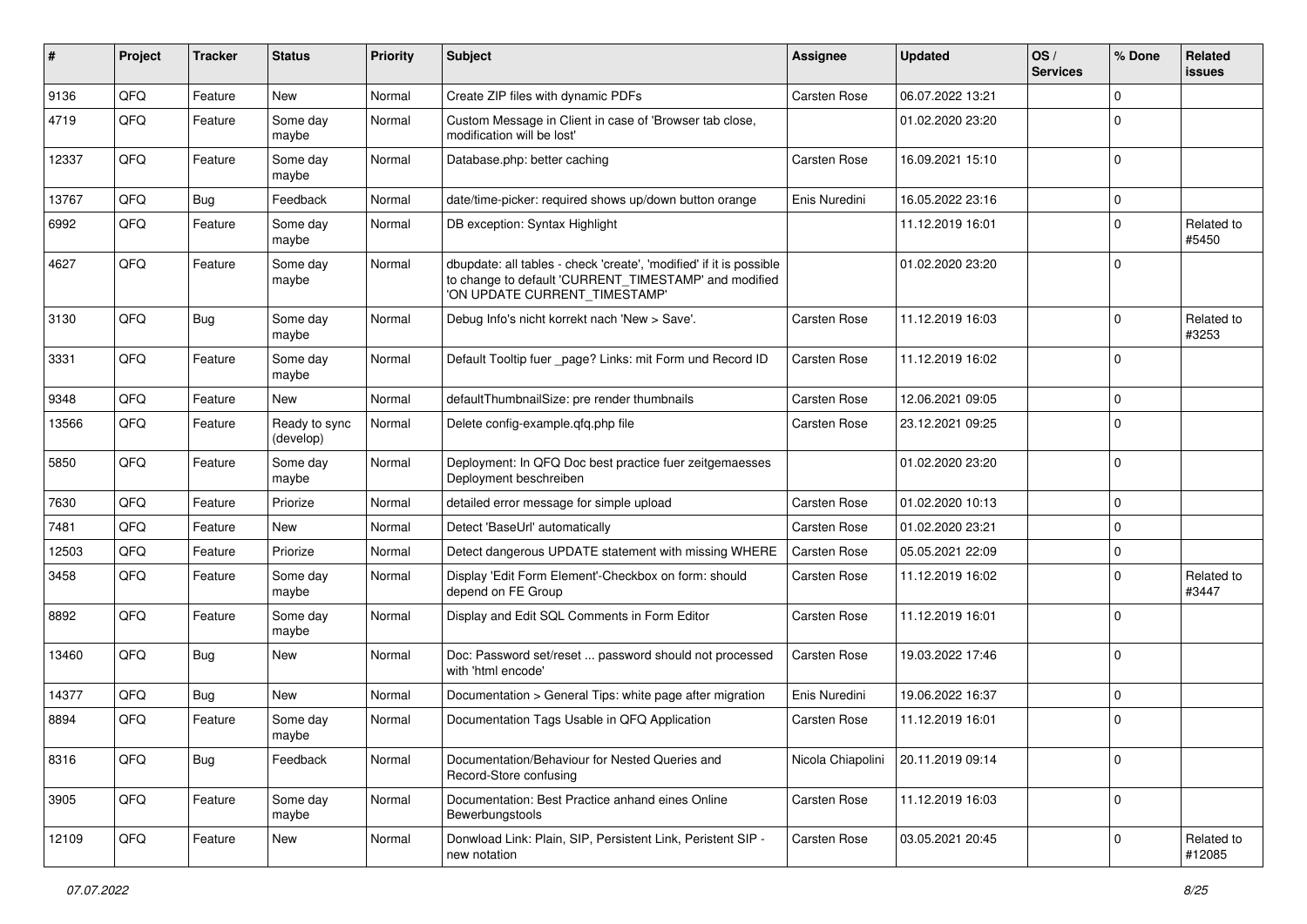| ∦     | Project | <b>Tracker</b> | <b>Status</b>     | <b>Priority</b> | <b>Subject</b>                                                                                                     | Assignee            | <b>Updated</b>   | OS/<br><b>Services</b> | % Done       | Related<br><b>issues</b> |
|-------|---------|----------------|-------------------|-----------------|--------------------------------------------------------------------------------------------------------------------|---------------------|------------------|------------------------|--------------|--------------------------|
| 4293  | QFQ     | Bug            | Some day<br>maybe | Normal          | Download broken if token 'd:' is missing - but no error<br>message                                                 | <b>Carsten Rose</b> | 11.12.2019 16:03 |                        | <sup>0</sup> | Related to<br>#7514      |
| 10996 | QFQ     | Feature        | New               | Normal          | Download video via sip: no seek                                                                                    | Carsten Rose        | 12.08.2020 14:18 |                        | 0            |                          |
| 6292  | QFQ     | Feature        | New               | Normal          | Download: File speichern mit Hash aber original Filename in<br>der Datenbank vermerken fuer Downloads              | <b>Carsten Rose</b> | 01.02.2020 23:21 |                        | $\Omega$     |                          |
| 7100  | QFQ     | Feature        | Some day<br>maybe | Normal          | Download: log access, max downloads, time limit                                                                    |                     | 01.02.2020 23:19 |                        | $\Omega$     |                          |
| 7217  | QFQ     | Feature        | Priorize          | Normal          | Download: notice User if `_sip=?` is missing                                                                       | Carsten Rose        | 01.02.2020 10:13 |                        | 0            |                          |
| 5562  | QFQ     | Feature        | Priorize          | Normal          | Drag'n'Drop fuer Uploads                                                                                           | Benjamin Baer       | 21.03.2022 09:52 |                        | 0            | Related to<br>#9706      |
| 12603 | QFQ     | Feature        | <b>New</b>        | Normal          | Dropdown (Select), Radio, checkbox:<br>itemListAlways={{!SELECT key, value}}                                       | Carsten Rose        | 19.03.2022 17:47 |                        | 0            |                          |
| 10119 | QFQ     | Feature        | <b>New</b>        | Normal          | Dropdown (selectlist) & TypeAhead: format and catagorize<br>list                                                   | <b>Carsten Rose</b> | 07.05.2020 09:36 |                        | 0            |                          |
| 2995  | QFQ     | Feature        | Some day<br>maybe | Normal          | Dropdown JQuery Plugin: 'chosen' - Moeglichkeit um Select<br>Listen mehr Funktion zu geben. Kein Bootstrap noetig. | <b>Carsten Rose</b> | 11.12.2019 16:03 |                        | $\Omega$     |                          |
| 9975  | QFQ     | Bug            | Priorize          | Normal          | Dropdown Menu: 'r:3' broken                                                                                        | Carsten Rose        | 01.02.2020 10:13 |                        | $\mathbf 0$  |                          |
| 4869  | QFQ     | Feature        | Some day<br>maybe | Normal          | Dynamic Update (show, hide, readonly?, required?) for<br><b>Template Group Elements</b>                            | <b>Carsten Rose</b> | 01.02.2020 23:19 |                        | $\mathbf 0$  | Related to<br>#4865      |
| 4583  | QFQ     | Bug            | Some day<br>maybe | Normal          | Dynamic Update bei TypeAhead Feldern                                                                               | Carsten Rose        | 01.02.2020 23:19 |                        | $\Omega$     |                          |
| 2665  | QFQ     | Bug            | Priorize          | Normal          | Dynamic Update funktioniert nicht, wenn beim<br>entsprechenden FormElement eine size angegeben ist.                | Benjamin Baer       | 03.01.2022 08:12 |                        | 30           |                          |
| 3216  | QFQ     | Feature        | Some day<br>maybe | Normal          | dynamic update für checkbox label2                                                                                 | Carsten Rose        | 11.12.2019 16:03 |                        | 0            | Related to<br>#2081      |
| 11504 | QFQ     | Feature        | New               | Normal          | Dynamic Update: Button text update for 'Save',' Close' &<br>'Delete'                                               | <b>Carsten Rose</b> | 12.11.2020 23:44 |                        | $\Omega$     |                          |
| 3811  | QFQ     | Bug            | Some day<br>maybe | Normal          | Dynamic Update: extraButtonInfo - Text aktualisieren                                                               | <b>Carsten Rose</b> | 11.12.2019 16:03 |                        | $\Omega$     | Related to<br>#11517     |
| 6224  | QFQ     | Feature        | Priorize          | Normal          | Dynamic update: fade in/out fields                                                                                 | Benjamin Baer       | 21.03.2022 09:50 |                        | 0            |                          |
| 8106  | QFQ     | Bug            | Some day<br>maybe | Normal          | Dynamic Update: Feld kann nicht auf empty zurückgesetzt<br>werden                                                  | <b>Carsten Rose</b> | 11.12.2019 16:01 |                        | 0            |                          |
| 4082  | QFG     | Feature        | New               | Normal          | Dynamic Update: modeSql - useful default                                                                           | Carsten Rose        | 01.02.2020 23:22 |                        | $\mathbf 0$  |                          |
| 3682  | QFQ     | <b>Bug</b>     | Some day<br>maybe | Normal          | Dynamic update: Radio buttons                                                                                      | Carsten Rose        | 11.12.2019 16:02 |                        | 0            |                          |
| 7002  | QFQ     | <b>Bug</b>     | New               | Normal          | Dynamic Update: row does not disappear / appear                                                                    | Carsten Rose        | 01.02.2020 23:22 |                        | $\mathbf 0$  |                          |
| 6083  | QFQ     | Feature        | Some day<br>maybe | Normal          | Dynamic Update: Value Check via SQL                                                                                |                     | 11.12.2019 16:02 |                        | 0            |                          |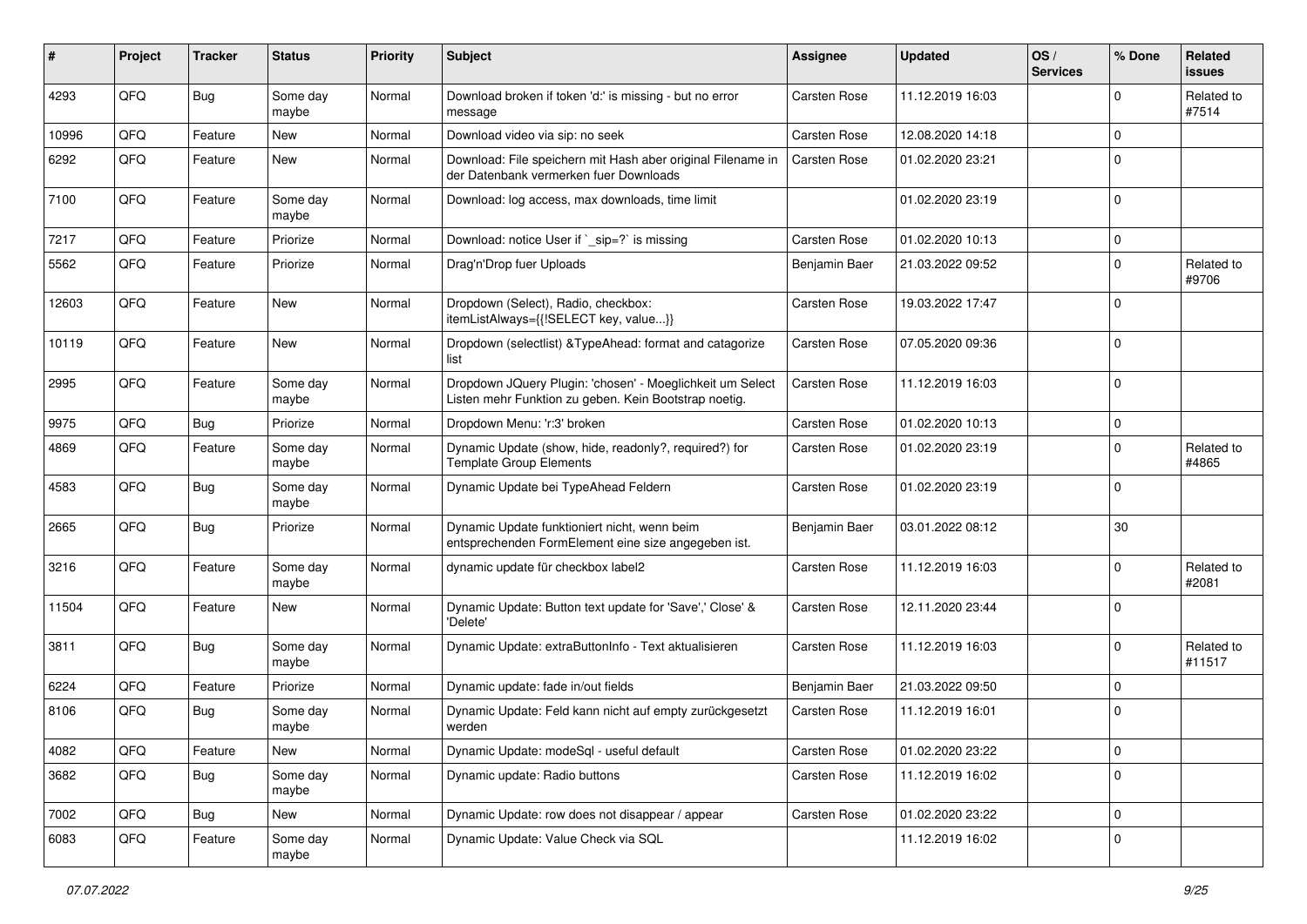| ∦     | Project | <b>Tracker</b> | <b>Status</b>     | <b>Priority</b> | <b>Subject</b>                                                                                                          | <b>Assignee</b>     | <b>Updated</b>   | OS/<br><b>Services</b> | % Done         | Related<br>issues         |
|-------|---------|----------------|-------------------|-----------------|-------------------------------------------------------------------------------------------------------------------------|---------------------|------------------|------------------------|----------------|---------------------------|
| 7109  | QFQ     | Feature        | New               | Normal          | Dynamic Updates: row/element hide                                                                                       | <b>Carsten Rose</b> | 01.02.2020 23:22 |                        | $\Omega$       | Has<br>duplicate<br>#4081 |
| 11460 | QFQ     | Feature        | New               | Normal          | Easier creation of changelog: gitchangelog                                                                              | <b>Carsten Rose</b> | 12.06.2021 10:20 |                        | $\Omega$       | Related to<br>#13467      |
| 5893  | QFQ     | Feature        | Some day<br>maybe | Normal          | Edit on double-click                                                                                                    |                     | 01.02.2020 23:19 |                        | $\mathbf 0$    | Related to<br>#5894       |
| 9783  | QFQ     | Bug            | <b>New</b>        | Normal          | Email with special characters                                                                                           | <b>Carsten Rose</b> | 01.02.2020 23:22 |                        | $\Omega$       |                           |
| 12989 | QFQ     | Bug            | <b>New</b>        | Normal          | empty string does not trigger dynamic update                                                                            | Enis Nuredini       | 28.05.2022 11:09 |                        | $\Omega$       |                           |
| 10759 | QFQ     | Bug            | New               | Normal          | emptyMeansNull - Feld falsch aktualisiert                                                                               |                     | 12.11.2020 23:45 |                        | $\mathbf 0$    |                           |
| 3864  | QFQ     | Feature        | New               | Normal          | Encrypt / decrypt field                                                                                                 | Enis Nuredini       | 30.06.2022 16:29 |                        | $\Omega$       |                           |
| 5579  | QFQ     | Feature        | Some day<br>maybe | Normal          | Enhance Doc / Presentation: variable type 'link column type'                                                            | <b>Carsten Rose</b> | 01.02.2020 23:19 |                        | $\Omega$       |                           |
| 8585  | QFQ     | Feature        | Priorize          | Normal          | Enhance Error message for 'unknown form'                                                                                | Carsten Rose        | 01.02.2020 10:13 |                        | $\mathbf{0}$   |                           |
| 6250  | QFQ     | Feature        | In Progress       | Normal          | Enhance layout: a) Subrecord, b) Subrecord-Title                                                                        | Carsten Rose        | 01.02.2020 23:22 |                        | $\mathbf 0$    | Related to<br>#5391       |
| 9013  | QFQ     | Bug            | <b>New</b>        | Normal          | Error in Twig template not handled                                                                                      | <b>Carsten Rose</b> | 20.10.2021 13:43 |                        | $\mathbf 0$    |                           |
| 6677  | QFQ     | Bug            | <b>New</b>        | Normal          | Error message FE Action Element: no/wrong FE reference<br>who cause the problem.                                        | Carsten Rose        | 01.02.2020 23:21 |                        | $\Omega$       |                           |
| 7547  | QFQ     | Bug            | New               | Normal          | Error Message in afterSave: wrong parameter column<br>reported                                                          | <b>Carsten Rose</b> | 01.02.2020 23:22 |                        | $\Omega$       |                           |
| 5132  | QFQ     | Feature        | Some day<br>maybe | Normal          | Error Message sendmail missing attachment: more details                                                                 | Carsten Rose        | 01.02.2020 23:19 |                        | $\overline{0}$ |                           |
| 6912  | QFQ     | Bug            | New               | Normal          | error Message Var 'deadline' already set in SIP - in Form<br>with FE.value={{deadline:R:::{{deadlinePeriod:Y}}}}        | Carsten Rose        | 01.02.2020 23:21 |                        | $\Omega$       |                           |
| 9127  | QFQ     | Bug            | <b>New</b>        | Normal          | Error Message: change 'roll over' color - text not readable                                                             | Carsten Rose        | 01.02.2020 23:22 |                        | $\mathbf{0}$   |                           |
| 9128  | QFQ     | Feature        | <b>New</b>        | Normal          | Error Message: not replaced variables- a) replace back to '{'<br>b) underline                                           | Carsten Rose        | 01.02.2020 23:22 |                        | $\Omega$       | Related to<br>#9129       |
| 4330  | QFQ     | Feature        | Some day<br>maybe | Normal          | Error Message: report missing {{ / }} in sqlUpdate, sqlInsert,<br>sqlDelete, sqlAfter, sqlBefore in FE action elements. | Carsten Rose        | 01.02.2020 23:20 |                        | $\Omega$       |                           |
| 4328  | QFQ     | Bug            | Some day<br>maybe | Normal          | Error Message: Show FE name/number on problems in FE                                                                    | <b>Carsten Rose</b> | 01.02.2020 23:20 |                        | $\Omega$       |                           |
| 10874 | QFQ     | Feature        | New               | Normal          | Erstellen eines Foreign Keys in der Tabelle "FormElement"                                                               |                     | 13.07.2020 10:11 |                        | $\mathbf 0$    |                           |
| 10324 | QFQ     | <b>Bug</b>     | New               | Normal          | Excel Export mit Template funktioniert nur, wenn Template<br>vor uid kommt                                              |                     | 30.03.2020 11:20 |                        | $\mathbf{0}$   | Related to<br>#10257      |
| 10976 | QFQ     | Feature        | New               | Normal          | Excel Export Verbesserungen                                                                                             | Carsten Rose        | 06.08.2020 10:56 |                        | $\overline{0}$ |                           |
| 12024 | QFQ     | Feature        | New               | Normal          | Excel Export: text columns by default decode<br>htmlspeciachar()                                                        | Carsten Rose        | 17.02.2021 23:55 |                        | $\mathbf 0$    | Related to<br>#12022      |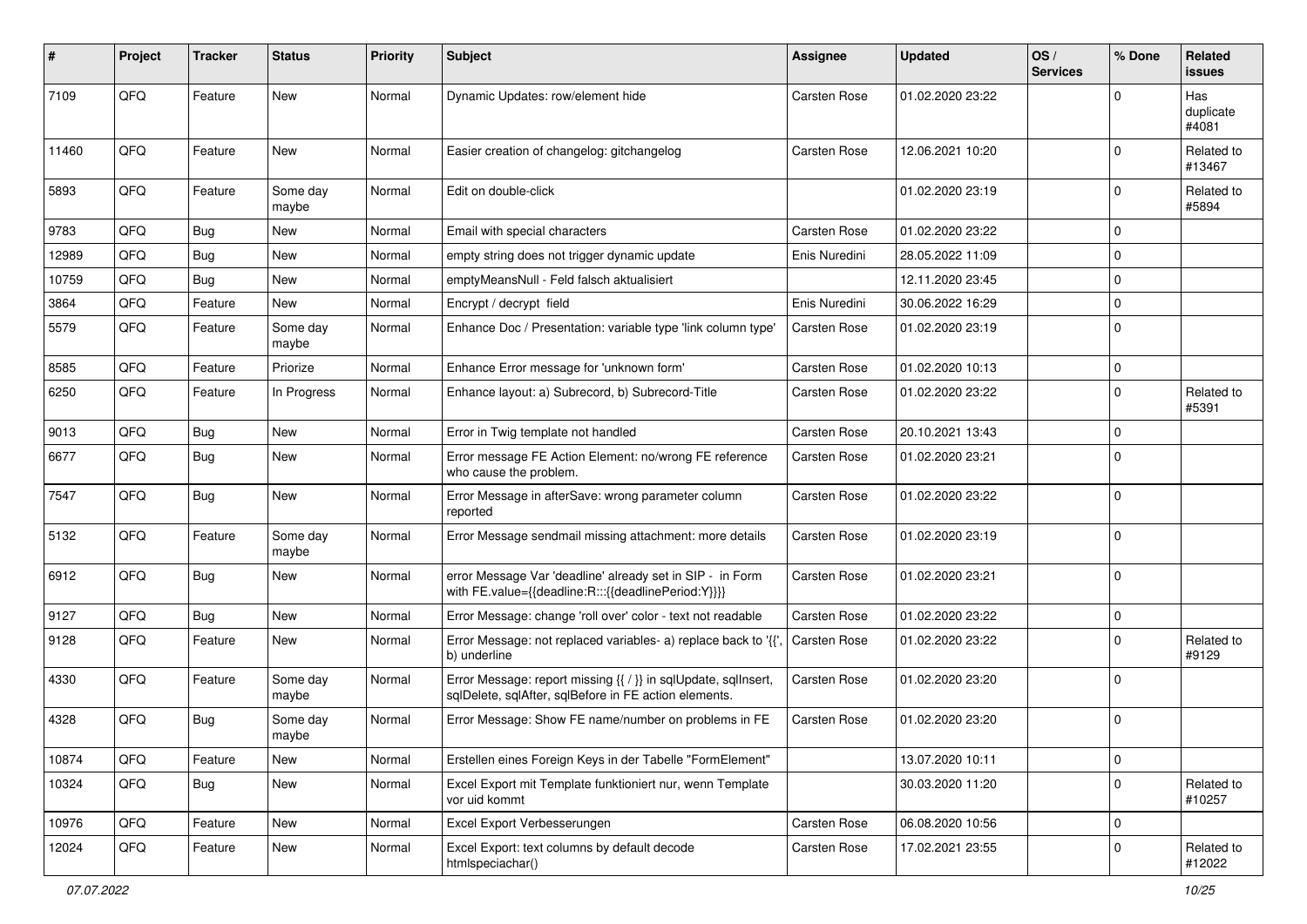| #     | Project | <b>Tracker</b> | <b>Status</b>     | <b>Priority</b> | <b>Subject</b>                                                                        | Assignee        | <b>Updated</b>   | OS/<br><b>Services</b> | % Done       | <b>Related</b><br><b>issues</b>                                                                                                |
|-------|---------|----------------|-------------------|-----------------|---------------------------------------------------------------------------------------|-----------------|------------------|------------------------|--------------|--------------------------------------------------------------------------------------------------------------------------------|
| 6594  | QFQ     | Feature        | <b>New</b>        | Normal          | Excel: on download, check if there is a valid sip                                     | Carsten Rose    | 01.02.2020 23:21 |                        | $\mathbf 0$  |                                                                                                                                |
| 14464 | QFQ     | Support        | New               | Normal          | Exception: Missing button to edit FormElement with broken<br>sglValidate / beforeLoad | Carsten Rose    | 04.07.2022 00:13 |                        | $\Omega$     |                                                                                                                                |
| 3900  | QFQ     | Feature        | Some day<br>maybe | Normal          | Extend documentation of 'Copy / Paste'                                                | Carsten Rose    | 11.12.2019 16:03 |                        | $\mathbf{0}$ | Related to<br>#3899                                                                                                            |
| 11217 | QFQ     | Feature        | Some day<br>maybe | Normal          | <b>Extend Script Functionality</b>                                                    | Carsten Rose    | 16.09.2021 15:10 |                        | $\mathbf 0$  |                                                                                                                                |
| 14185 | QFQ     | Feature        | <b>New</b>        | Normal          | External/Autocron.php - better suitable directory                                     | Support: System | 28.05.2022 11:03 |                        | $\pmb{0}$    |                                                                                                                                |
| 11517 | QFQ     | Bug            | In Progress       | Normal          | extraButtonInfo Broken for multiple FormElements                                      | Carsten Rose    | 12.05.2022 13:12 |                        | $\Omega$     | Related to<br>#7890,<br>Related to<br>#3811, Has<br>duplicate<br>#10905, Has<br>duplicate<br>#10553, Has<br>duplicate<br>#6779 |
| 4528  | QFQ     | Bug            | Some day<br>maybe | Normal          | extraButtonLock mit SQLAhead Bug                                                      | Carsten Rose    | 01.02.2020 23:19 |                        | $\mathbf 0$  |                                                                                                                                |
| 8719  | QFQ     | Feature        | New               | Normal          | extraButtonLock: add support for 0/1                                                  | Carsten Rose    | 01.02.2020 23:22 |                        | $\pmb{0}$    |                                                                                                                                |
| 6972  | QFQ     | Feature        | Some day<br>maybe | Normal          | Fabric Clipboard / cross browser tab                                                  | Benjamin Baer   | 01.02.2020 23:21 |                        | $\mathbf{0}$ |                                                                                                                                |
| 5024  | QFQ     | Feature        | Some day<br>maybe | Normal          | Fabric: Generate PDF with edits                                                       | Benjamin Baer   | 01.02.2020 23:20 |                        | $\mathbf 0$  | Related to<br>#10704                                                                                                           |
| 6801  | QFQ     | Feature        | Priorize          | Normal          | Fabric: Maximize / Fulllscreen                                                        | Benjamin Baer   | 21.03.2022 09:56 |                        | $\pmb{0}$    |                                                                                                                                |
| 9862  | QFQ     | Bug            | Priorize          | Normal          | Failed writing to sql mail qfq.log should throw an exception                          | Carsten Rose    | 01.02.2020 10:13 |                        | $\mathbf 0$  |                                                                                                                                |
| 8584  | QFQ     | Feature        | Priorize          | Normal          | FE 'Action' - never assign to Container (except Template<br>Group)                    | Carsten Rose    | 01.02.2020 10:13 |                        | $\pmb{0}$    |                                                                                                                                |
| 9352  | QFQ     | Feature        | <b>New</b>        | Normal          | FE 'Native' fire slaveld, sglAfter, sglIns                                            | Carsten Rose    | 01.02.2020 23:22 |                        | $\mathbf{0}$ |                                                                                                                                |
| 7812  | QFQ     | Feature        | New               | Normal          | FE 'Subrecord' - new option 'subrecordShowFilter',<br>'subrecordPaging'               | Carsten Rose    | 01.02.2020 23:22 |                        | $\mathbf{0}$ |                                                                                                                                |
| 3750  | QFQ     | <b>Bug</b>     | Some day<br>maybe | Normal          | FE in a row: if one violates check, all are red                                       | Carsten Rose    | 11.12.2019 16:03 |                        | $\mathbf{0}$ |                                                                                                                                |
| 3415  | QFQ     | Feature        | Some day<br>maybe | Normal          | FE Login Box Templatefile                                                             | Benjamin Baer   | 11.12.2019 16:02 |                        | $\mathbf{0}$ |                                                                                                                                |
| 12040 | QFQ     | Bug            | New               | Normal          | FE Mode 'hidden' für zwei FEs auf einer Zeile                                         | Carsten Rose    | 18.02.2021 10:13 |                        | $\mathbf 0$  |                                                                                                                                |
| 3547  | QFQ     | Bug            | New               | Normal          | FE of type 'note' causes writing of empty fields.                                     | Carsten Rose    | 01.02.2020 23:21 |                        | $\mathbf{0}$ |                                                                                                                                |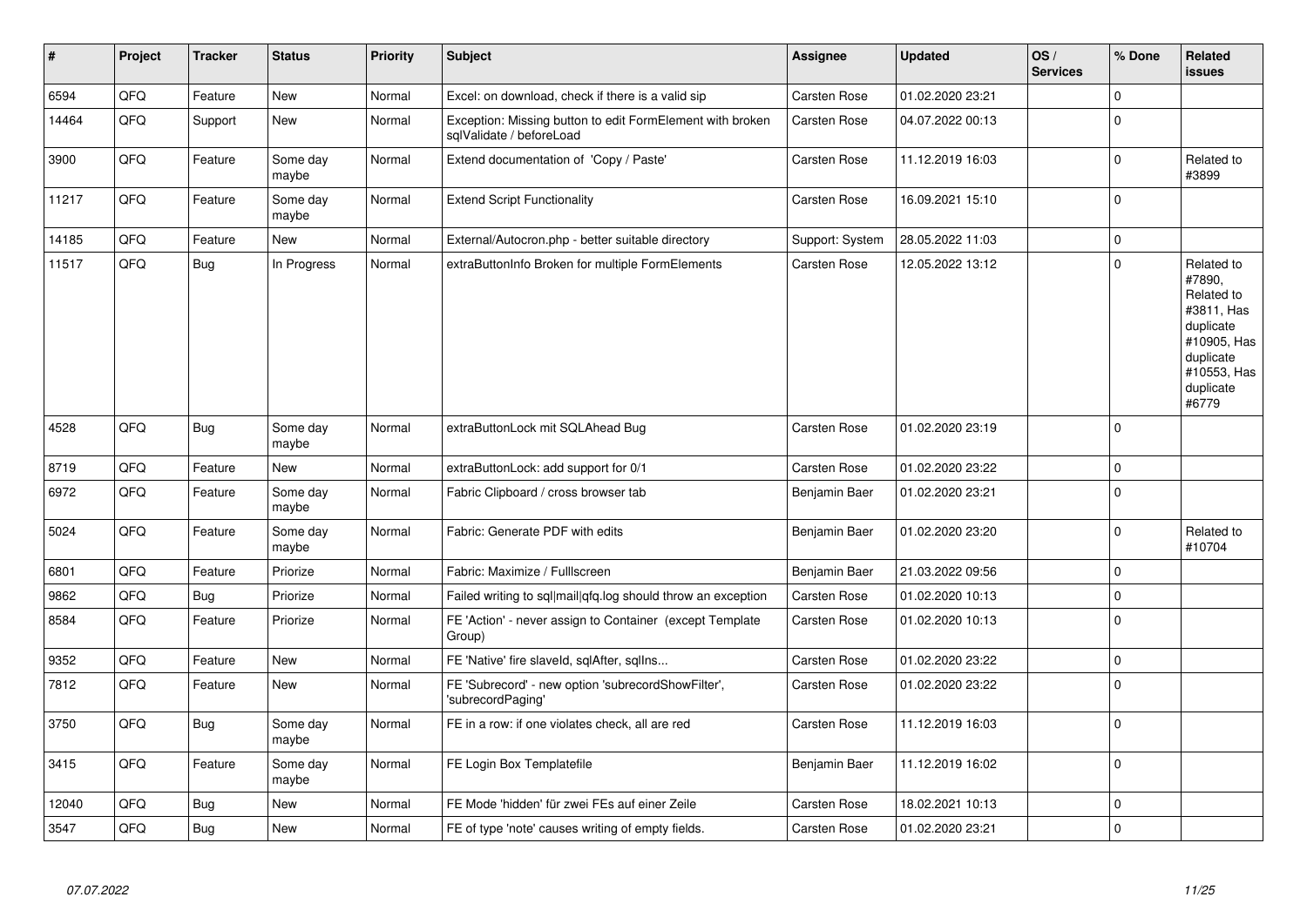| #     | Project | <b>Tracker</b> | <b>Status</b>     | <b>Priority</b> | <b>Subject</b>                                                                                                       | Assignee      | <b>Updated</b>   | OS/<br><b>Services</b> | % Done         | <b>Related</b><br><b>issues</b>                                       |
|-------|---------|----------------|-------------------|-----------------|----------------------------------------------------------------------------------------------------------------------|---------------|------------------|------------------------|----------------|-----------------------------------------------------------------------|
| 4536  | QFQ     | Feature        | Some day<br>maybe | Normal          | FE upload: problem with delete if mutliple uploads an<br>FE.name="                                                   |               | 01.02.2020 23:20 |                        | $\mathbf 0$    |                                                                       |
| 7656  | QFQ     | Bug            | Priorize          | Normal          | FE with required, 'pattern' and 'extraButtonLock': always<br>complain about missing value                            | Carsten Rose  | 01.02.2020 10:13 |                        | $\mathbf 0$    |                                                                       |
| 8277  | QFQ     | Feature        | Priorize          | Normal          | fe.parameter.default=                                                                                                | Carsten Rose  | 01.02.2020 23:17 |                        | $\mathbf 0$    | Related to<br>#8113                                                   |
| 10013 | QFQ     | Feature        | Some day<br>maybe | Normal          | FE.typ=editor: CodeMirror                                                                                            | Carsten Rose  | 08.06.2022 10:37 |                        | $\Omega$       | Related to<br>#12611.<br>Related to<br>#12490,<br>Related to<br>#7732 |
| 5021  | QFQ     | Bug            | Some day<br>maybe | Normal          | FE.typ=extra - during save displays error 'datum2' already<br>filled in STORE_SIP - the value is stored nevertheless | Carsten Rose  | 01.02.2020 23:19 |                        | $\mathbf 0$    | Related to<br>#3875                                                   |
| 5559  | QFQ     | Bug            | New               | Normal          | FE.type = Upload: 'accept' might contain variables                                                                   | Carsten Rose  | 11.05.2020 21:23 |                        | $\mathbf 0$    |                                                                       |
| 8049  | QFQ     | Bug            | <b>New</b>        | Normal          | FE.type=note, column 'value': text moves some pixel to top<br>after save                                             | Carsten Rose  | 01.02.2020 23:22 |                        | $\mathbf{0}$   |                                                                       |
| 9317  | QFQ     | Bug            | <b>New</b>        | Normal          | FE.type=note: with dynamic show/hidden an empty label<br>causes trouble                                              | Carsten Rose  | 01.02.2020 23:22 |                        | $\Omega$       |                                                                       |
| 5877  | QFQ     | <b>Bug</b>     | Some day<br>maybe | Normal          | FE.type=note:bsColumn strange behaviour                                                                              |               | 01.02.2020 23:19 |                        | $\mathbf{0}$   |                                                                       |
| 10082 | QFQ     | Bug            | <b>New</b>        | Normal          | FE.type=SELECT - 'sanatize' Class                                                                                    | Carsten Rose  | 07.05.2020 09:36 |                        | $\mathbf 0$    | Related to<br>#10081                                                  |
| 12162 | QFQ     | Feature        | New               | Normal          | FE.type=sendmail: personalized mailing (several mails) via<br>template                                               | Carsten Rose  | 03.05.2021 20:45 |                        | $\Omega$       |                                                                       |
| 8037  | QFQ     | Bug            | Priorize          | Normal          | FE.type=upload (advanced mode): {{slaveId:V}} missing<br>during dynamic update                                       | Carsten Rose  | 01.02.2020 10:13 |                        | $\mathbf{0}$   |                                                                       |
| 9533  | QFQ     | Bug            | <b>New</b>        | Normal          | FE.type=upload: Check in 'beforeSave' if upload is given                                                             | Carsten Rose  | 01.02.2020 23:22 |                        | $\mathbf{0}$   | Related to<br>#11523                                                  |
| 4444  | QFQ     | Feature        | Some day<br>maybe | Normal          | FE.type=upload: detect mime type                                                                                     |               | 11.12.2019 16:02 |                        | $\mathbf 0$    | Related to<br>#4303                                                   |
| 7512  | QFQ     | <b>Bug</b>     | <b>New</b>        | Normal          | FE: inputType=number >> 'pattern' is not respected                                                                   | Carsten Rose  | 01.02.2020 23:22 |                        | $\Omega$       |                                                                       |
| 7920  | QFQ     | Feature        | <b>New</b>        | Normal          | FE: Syntax Highlight, Zeinlenumbruch                                                                                 | Carsten Rose  | 01.02.2020 10:03 |                        | $\mathbf{0}$   |                                                                       |
| 10937 | QFQ     | Bug            | <b>New</b>        | Normal          | Fehler mit abhängigen Select- Feldern beim Positionieren                                                             | Carsten Rose  | 12.11.2020 23:45 |                        | $\Omega$       |                                                                       |
| 4872  | QFQ     | Feature        | Some day<br>maybe | Normal          | Fields of Typo3 page available in STORE_TYPO3                                                                        | Carsten Rose  | 01.02.2020 23:19 |                        | $\mathbf 0$    |                                                                       |
| 4413  | QFQ     | Feature        | <b>New</b>        | Normal          | fieldset: show/hidden, modeSql, dynamicUpdate                                                                        | Carsten Rose  | 09.02.2022 15:19 |                        | $\mathbf{0}$   |                                                                       |
| 10003 | QFQ     | Feature        | Priorize          | Normal          | fieldset: stronger visualize group                                                                                   | Benjamin Baer | 12.02.2020 08:13 |                        | $\overline{0}$ |                                                                       |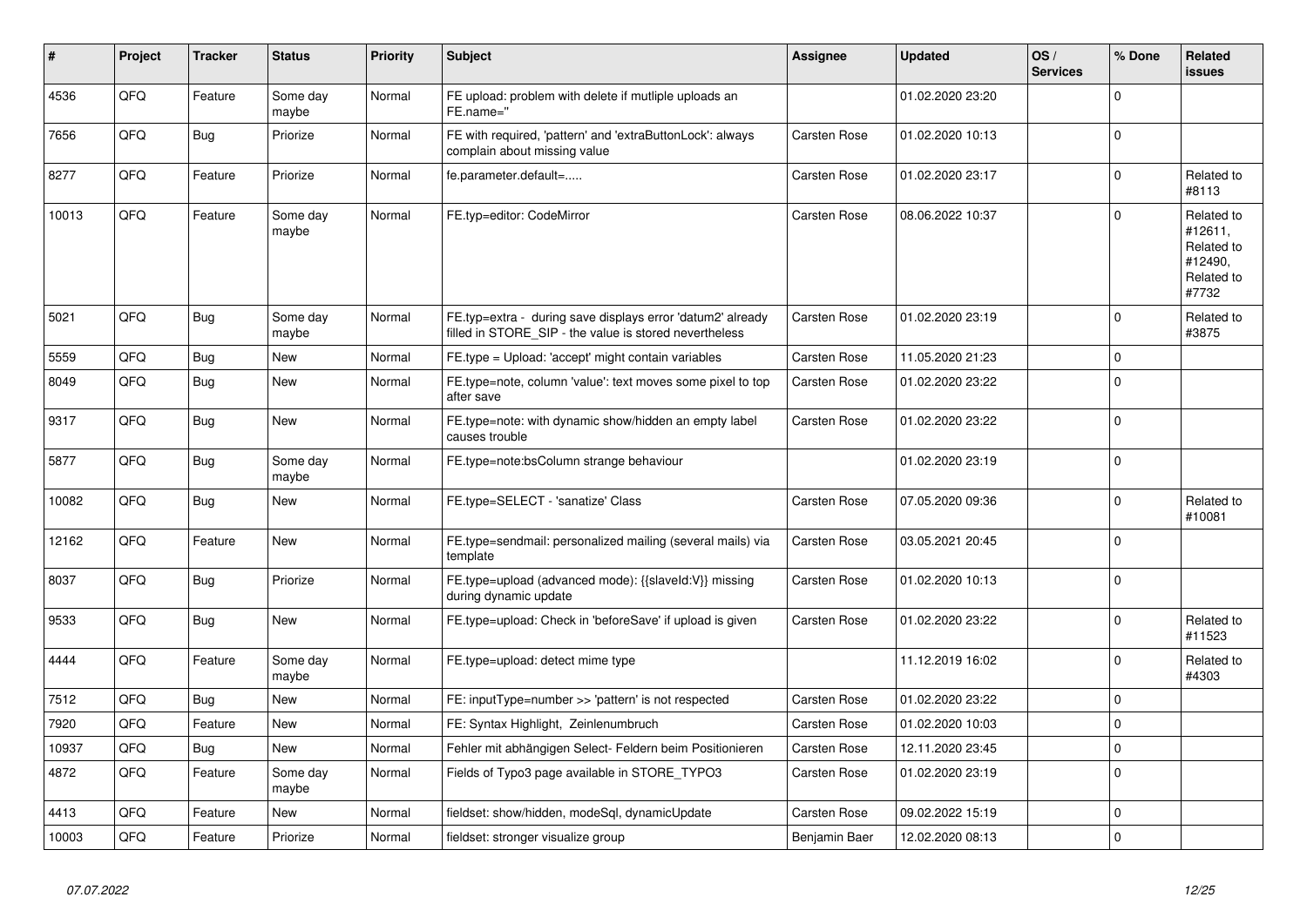| ∦     | Project | <b>Tracker</b> | <b>Status</b>     | <b>Priority</b> | <b>Subject</b>                                                                                                                                           | <b>Assignee</b>     | <b>Updated</b>   | OS/<br><b>Services</b> | % Done         | Related<br><b>issues</b>                                                    |
|-------|---------|----------------|-------------------|-----------------|----------------------------------------------------------------------------------------------------------------------------------------------------------|---------------------|------------------|------------------------|----------------|-----------------------------------------------------------------------------|
| 6462  | QFQ     | <b>Bug</b>     | New               | Normal          | File Upload: Nutzlose Fehlermeldung wenn Datei zu gross                                                                                                  | <b>Carsten Rose</b> | 01.02.2020 23:21 |                        | $\Omega$       | Related to<br>#6139                                                         |
| 5923  | QFQ     | Feature        | Some day<br>maybe | Normal          | fillStoreSystemBySqlLate                                                                                                                                 |                     | 01.02.2020 23:19 |                        | $\Omega$       |                                                                             |
| 3880  | QFQ     | Feature        | Some day<br>maybe | Normal          | Form 'Form': anlegen einer Tabelle                                                                                                                       |                     | 14.01.2021 10:12 |                        | $\Omega$       |                                                                             |
| 3879  | QFQ     | Feature        | Some day<br>maybe | Normal          | Form 'FormElement': Beim Feld 'name' rechts in der Notiz<br>einen Link einblenden - a) aktuelle Definition anzeigen, b)<br>Spalte in der Tabelle anlegen |                     | 11.12.2019 16:03 |                        | l O            |                                                                             |
| 3878  | QFQ     | Feature        | Some day<br>maybe | Normal          | Form 'FormElement': Spalte 'name' typeAhead mit<br>Spaltennamen der Primarytable.                                                                        |                     | 11.12.2019 16:03 |                        | $\Omega$       |                                                                             |
| 8336  | QFQ     | Feature        | <b>New</b>        | Normal          | Form > modified > Close New: a) Optional disable popup, b)<br>custom text, c) mode on save: close stay                                                   | <b>Carsten Rose</b> | 01.02.2020 23:22 |                        | $\Omega$       | Related to<br>#8335                                                         |
| 10763 | QFQ     | Feature        | <b>New</b>        | Normal          | form accessed and submitted despite logout?                                                                                                              |                     | 16.06.2020 11:43 |                        | $\Omega$       |                                                                             |
| 11716 | QFQ     | Feature        | New               | Normal          | Form an beliebiger Stelle im Report anzeigen                                                                                                             |                     | 09.12.2020 09:47 |                        | $\Omega$       |                                                                             |
| 12262 | QFQ     | Feature        | ToDo              | Normal          | Form buttons on top: more customable                                                                                                                     | Enis Nuredini       | 17.06.2022 10:44 |                        | $\Omega$       | Related to<br>#13945, Has<br>duplicate<br>#4046, Has<br>duplicate<br>#10080 |
| 9602  | QFQ     | Feature        | <b>New</b>        | Normal          | Form definition as JSON                                                                                                                                  | Carsten Rose        | 01.02.2020 23:21 |                        | $\Omega$       | Related to<br>#9600                                                         |
| 4756  | QFQ     | <b>Bug</b>     | New               | Normal          | Form dirty even nothing changes                                                                                                                          | Carsten Rose        | 11.12.2019 16:16 |                        | $\Omega$       |                                                                             |
| 11322 | QFQ     | Feature        | Some day<br>maybe | Normal          | Form Element JSON - (multiline parameter field)                                                                                                          | Carsten Rose        | 16.09.2021 15:10 |                        | $\Omega$       |                                                                             |
| 12315 | QFQ     | Feature        | <b>New</b>        | Normal          | Form History (Diffs) / Backups                                                                                                                           | Carsten Rose        | 07.07.2022 17:37 |                        | $\mathbf 0$    |                                                                             |
| 14322 | QFQ     | <b>Bug</b>     | New               | Normal          | Form Load: by default no scroll (save & close should be<br>visible)                                                                                      | Enis Nuredini       | 15.06.2022 14:12 |                        | $\Omega$       | Related to<br>#14321,<br>Related to<br>#6232                                |
| 13572 | QFQ     | Feature        | Feedback          | Normal          | Form Load: misleading error message on trying to load non<br>existent primary record                                                                     | Enis Nuredini       | 16.05.2022 23:16 |                        | 100            |                                                                             |
| 5557  | QFQ     | Bug            | Some day<br>maybe | Normal          | Form load: STORE_RECORD filled, but should be empty                                                                                                      | Carsten Rose        | 01.02.2020 23:19 |                        | $\overline{0}$ |                                                                             |
| 5983  | QFQ     | Feature        | Some day<br>maybe | Normal          | Form Submit (save & update): normalize date/-time FE                                                                                                     | Carsten Rose        | 01.02.2020 23:19 |                        | $\mathbf 0$    |                                                                             |
| 12581 | QFQ     | Bug            | New               | Normal          | Form.forward=close: Record 'new' in new browser tab > save<br>(& close) >> Form is not reloaded with new created record id<br>and stays in mode=new      | Carsten Rose        | 19.03.2022 17:48 |                        | $\overline{0}$ |                                                                             |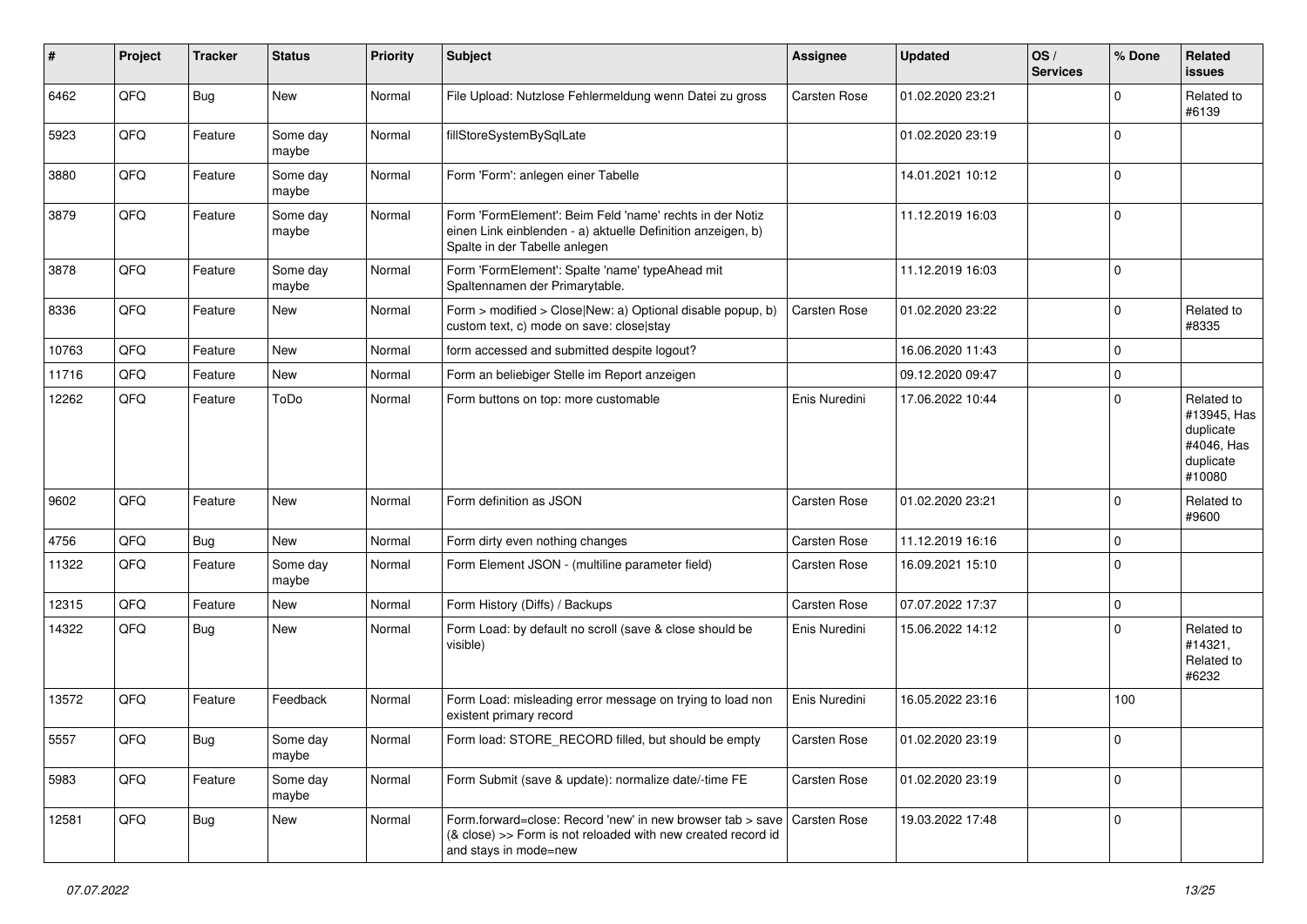| #     | Project | <b>Tracker</b> | <b>Status</b>     | <b>Priority</b> | <b>Subject</b>                                                                                                                      | Assignee            | <b>Updated</b>   | OS/<br><b>Services</b> | % Done         | Related<br>issues    |
|-------|---------|----------------|-------------------|-----------------|-------------------------------------------------------------------------------------------------------------------------------------|---------------------|------------------|------------------------|----------------|----------------------|
| 9668  | QFQ     | Feature        | Priorize          | Normal          | Form.mode: rename 'hidden' to 'hide'                                                                                                | <b>Carsten Rose</b> | 05.05.2021 22:14 |                        | $\Omega$       | Related to<br>#6437  |
| 9773  | QFQ     | <b>Bug</b>     | New               | Normal          | form.parameter.formModeGlobal=requiredOff                                                                                           | Carsten Rose        | 01.02.2020 15:56 |                        | $\mathbf 0$    |                      |
| 3708  | QFQ     | Feature        | Some day<br>maybe | Normal          | Form: input - 'specialchars', 'none'  gewisse tags erlauben,<br>andere verbieten                                                    | <b>Carsten Rose</b> | 11.12.2019 16:02 |                        | $\Omega$       | Related to<br>#14320 |
| 6289  | QFQ     | Feature        | <b>New</b>        | Normal          | Form: Log                                                                                                                           | <b>Carsten Rose</b> | 01.02.2020 23:21 |                        | $\Omega$       |                      |
| 4443  | QFQ     | Feature        | Some day<br>maybe | Normal          | Form: multiple secondary tables                                                                                                     |                     | 01.02.2020 23:20 |                        | 0              |                      |
| 12156 | QFQ     | Feature        | <b>New</b>        | Normal          | Form: Optional disable 'leave page'                                                                                                 |                     | 03.05.2021 20:45 |                        | $\mathbf 0$    |                      |
| 7278  | QFQ     | Feature        | Some day<br>maybe | Normal          | Form: Wert vordefinieren der immer gesetzt wird                                                                                     |                     | 02.05.2021 09:27 |                        | $\Omega$       |                      |
| 6998  | QFQ     | Feature        | Priorize          | Normal          | Form: with debug=on show column information as tooltip of<br>column label                                                           | Carsten Rose        | 01.02.2020 10:13 |                        | $\Omega$       |                      |
| 3877  | QFQ     | Feature        | Some day<br>maybe | Normal          | FormEditor: die Felder die aktuell nicht gebraucht werden<br>nur auf readonly/disabled setzen (nicht ausblenden > das<br>irritiert. | Carsten Rose        | 11.12.2019 16:03 |                        | $\overline{0}$ |                      |
| 9537  | QFQ     | Feature        | <b>New</b>        | Normal          | FormEditor: Edit fieldset in FrontEnd                                                                                               | Carsten Rose        | 01.02.2020 23:22 |                        | $\overline{0}$ |                      |
| 3350  | QFQ     | Feature        | Some day<br>maybe | Normal          | FormEditor: Hilfetext hinter 'checktype'                                                                                            | Carsten Rose        | 11.12.2019 16:02 |                        | 0              |                      |
| 14488 | QFQ     | Feature        | <b>New</b>        | Normal          | FormEditor: JSON Export user friendly                                                                                               | Enis Nuredini       | 07.07.2022 17:41 |                        | $\mathbf 0$    |                      |
| 14290 | QFQ     | Feature        | Priorize          | Normal          | FormEditor: Show Table Definition                                                                                                   | Carsten Rose        | 19.06.2022 16:37 |                        | $\Omega$       |                      |
| 7290  | QFQ     | Feature        | Priorize          | Normal          | FormEditor: title as textarea if LEN(title)>60                                                                                      | Carsten Rose        | 01.02.2020 10:13 |                        | $\Omega$       | Blocked by<br>#7682  |
| 14395 | QFQ     | Support        | <b>New</b>        | Normal          | FormEditor: Virtual table columns                                                                                                   | Enis Nuredini       | 21.06.2022 16:09 |                        | $\Omega$       |                      |
| 4008  | QFQ     | Bug            | Some day<br>maybe | Normal          | FormElemen.type=sendmail: wrong 'TO' if 'real<br>name <rea@mail.to>' is used</rea@mail.to>                                          | <b>Carsten Rose</b> | 11.12.2019 16:03 |                        | 0              |                      |
| 8034  | QFQ     | Feature        | Priorize          | Normal          | FormElement 'data': 22.22.2222 should not be accepted                                                                               | Carsten Rose        | 01.02.2020 10:13 |                        | $\mathbf 0$    |                      |
| 7890  | QFQ     | Bug            | <b>New</b>        | Normal          | FormElement 'required': extraButtonInfo not aligned                                                                                 | <b>Carsten Rose</b> | 11.06.2021 21:17 |                        | $\Omega$       | Related to<br>#11517 |
| 10322 | QFQ     | Bug            | New               | Normal          | FormElement / Radio: missing column 'enum' >> FE not<br>reported                                                                    | Carsten Rose        | 07.05.2020 09:37 |                        | $\Omega$       |                      |
| 6602  | QFQ     | Feature        | New               | Normal          | Formlet: in Report auf Mausklick ein mini-form oeffnen                                                                              | Carsten Rose        | 11.12.2019 16:16 |                        | 0              |                      |
| 6609  | QFQ     | Feature        | New               | Normal          | Formlet: JSON API erweitern                                                                                                         | Carsten Rose        | 01.02.2020 23:21 |                        | 50             |                      |
| 9898  | QFQ     | <b>Bug</b>     | Feedback          | Normal          | Formular trotz Timeout gespeichert                                                                                                  | Benjamin Baer       | 01.02.2020 15:56 |                        | $\mathbf 0$    |                      |
| 6515  | QFQ     | Feature        | Some day<br>maybe | Normal          | Formular: Felder dynamisch ein/ausblenden                                                                                           |                     | 11.12.2019 16:02 |                        | 0              |                      |
| 9900  | QFQ     | Feature        | Priorize          | Normal          | Generic API Call: tt-content record >> JSON                                                                                         | Carsten Rose        | 01.02.2020 10:13 |                        | $\overline{0}$ |                      |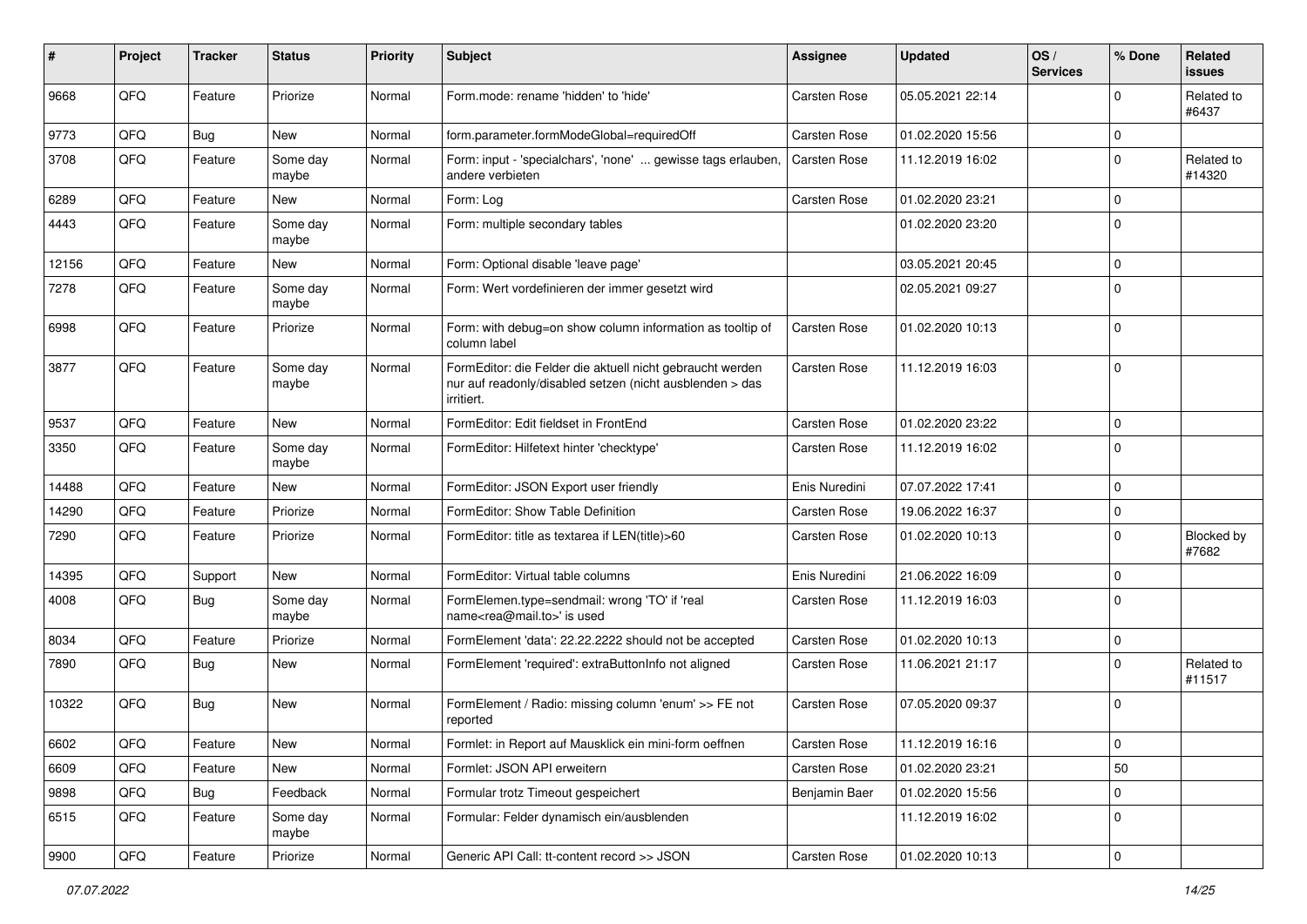| #     | Project | <b>Tracker</b> | <b>Status</b>     | <b>Priority</b> | <b>Subject</b>                                                                                           | <b>Assignee</b> | <b>Updated</b>   | OS/<br><b>Services</b> | % Done         | Related<br>issues                                                       |
|-------|---------|----------------|-------------------|-----------------|----------------------------------------------------------------------------------------------------------|-----------------|------------------|------------------------|----------------|-------------------------------------------------------------------------|
| 10095 | QFQ     | Feature        | Some day<br>maybe | Normal          | Generic Gitlab Integration into QFQ                                                                      | Carsten Rose    | 16.09.2021 15:10 |                        | $\Omega$       |                                                                         |
| 14283 | QFQ     | <b>Bug</b>     | Priorize          | Normal          | HEIC / HEIF convert doesn't trigger                                                                      | Carsten Rose    | 19.06.2022 16:37 |                        | $\mathbf{0}$   |                                                                         |
| 9126  | QFQ     | Bug            | Some day<br>maybe | Normal          | hidden Form elements are present in page source                                                          |                 | 02.01.2021 18:41 |                        | $\Omega$       |                                                                         |
| 11702 | QFQ     | Feature        | New               | Normal          | HTML Special Char makes no sense for 'allbut' if '&' is<br>forbidden                                     | Carsten Rose    | 07.12.2021 16:35 |                        | $\overline{0}$ | Related to<br>#5112,<br>Related to<br>#14320                            |
| 11347 | QFQ     | Bug            | Feedback          | Normal          | If Bedingungen funktionieren nicht korrekt                                                               | Christoph Fuchs | 21.03.2021 20:37 |                        | $\mathbf{0}$   |                                                                         |
| 12480 | QFQ     | Feature        | New               | Normal          | If QFQ upgrade is running, block further request                                                         | Carsten Rose    | 03.05.2021 20:45 |                        | $\mathbf 0$    |                                                                         |
| 8217  | QFQ     | Feature        | <b>New</b>        | Normal          | if-elseif-else construct                                                                                 | Carsten Rose    | 16.03.2021 18:41 |                        | $\mathbf 0$    | Related to<br>#10716                                                    |
| 7660  | QFQ     | Feature        | <b>New</b>        | Normal          | IMAP: import mails to DB, move / delete mails                                                            | Carsten Rose    | 01.02.2020 09:52 |                        | $\mathbf{0}$   |                                                                         |
| 7453  | QFQ     | Feature        | Some day<br>maybe | Normal          | import / export forms QFQ                                                                                | Carsten Rose    | 16.09.2021 15:10 |                        | $\Omega$       |                                                                         |
| 14091 | QFQ     | Bug            | New               | Normal          | inconsistent template path for twig                                                                      | Carsten Rose    | 19.04.2022 18:36 |                        | $\overline{0}$ |                                                                         |
| 4659  | QFQ     | Bug            | Some day<br>maybe | Normal          | infoButtonExtra                                                                                          | Carsten Rose    | 01.02.2020 23:20 |                        | 0              |                                                                         |
| 2950  | QFQ     | Feature        | Some day<br>maybe | Normal          | Inhalt QFQ Records als File                                                                              |                 | 11.12.2019 16:03 |                        | $\overline{0}$ |                                                                         |
| 14305 | QFQ     | Bug            | <b>New</b>        | Normal          | Inline Report editing does not create history entries                                                    | Carsten Rose    | 10.06.2022 11:55 |                        | $\mathbf 0$    |                                                                         |
| 11036 | QFQ     | Feature        | Some day<br>maybe | Normal          | inline report editor permissions                                                                         | Carsten Rose    | 16.09.2021 15:09 |                        | $\Omega$       | Related to<br>#11323                                                    |
| 9834  | QFQ     | Bug            | Priorize          | Normal          | Input elements with tag 'disabled' are missing on<br>form-submit: server option 'processReadOnly' broken | Carsten Rose    | 07.12.2021 16:43 |                        | $\overline{0}$ | Related to<br>#9691,<br>Related to<br>#5305, Has<br>duplicate<br>#12331 |
| 7965  | QFQ     | Feature        | Priorize          | Normal          | Input type 'text' with visual format - currency                                                          | Benjamin Baer   | 03.01.2022 07:45 |                        | 0              |                                                                         |
| 7522  | QFQ     | Feature        | Priorize          | Normal          | Inserting default index.html to folder (Avoid Apache Indexing)                                           | Carsten Rose    | 01.02.2020 10:13 |                        | $\Omega$       |                                                                         |
| 4259  | QFQ     | Feature        | Some day<br>maybe | Normal          | Instant trigger a cron job                                                                               | Carsten Rose    | 11.12.2019 16:03 |                        | O              |                                                                         |
| 7732  | QFO     | Feature        | Some day<br>maybe | Normal          | Javascript: Lazy Loading der add on libs                                                                 | Benjamin Baer   | 08.06.2022 10:38 |                        | $\overline{0}$ | Related to<br>#12611,<br>Related to<br>#12490,<br>Related to<br>#10013  |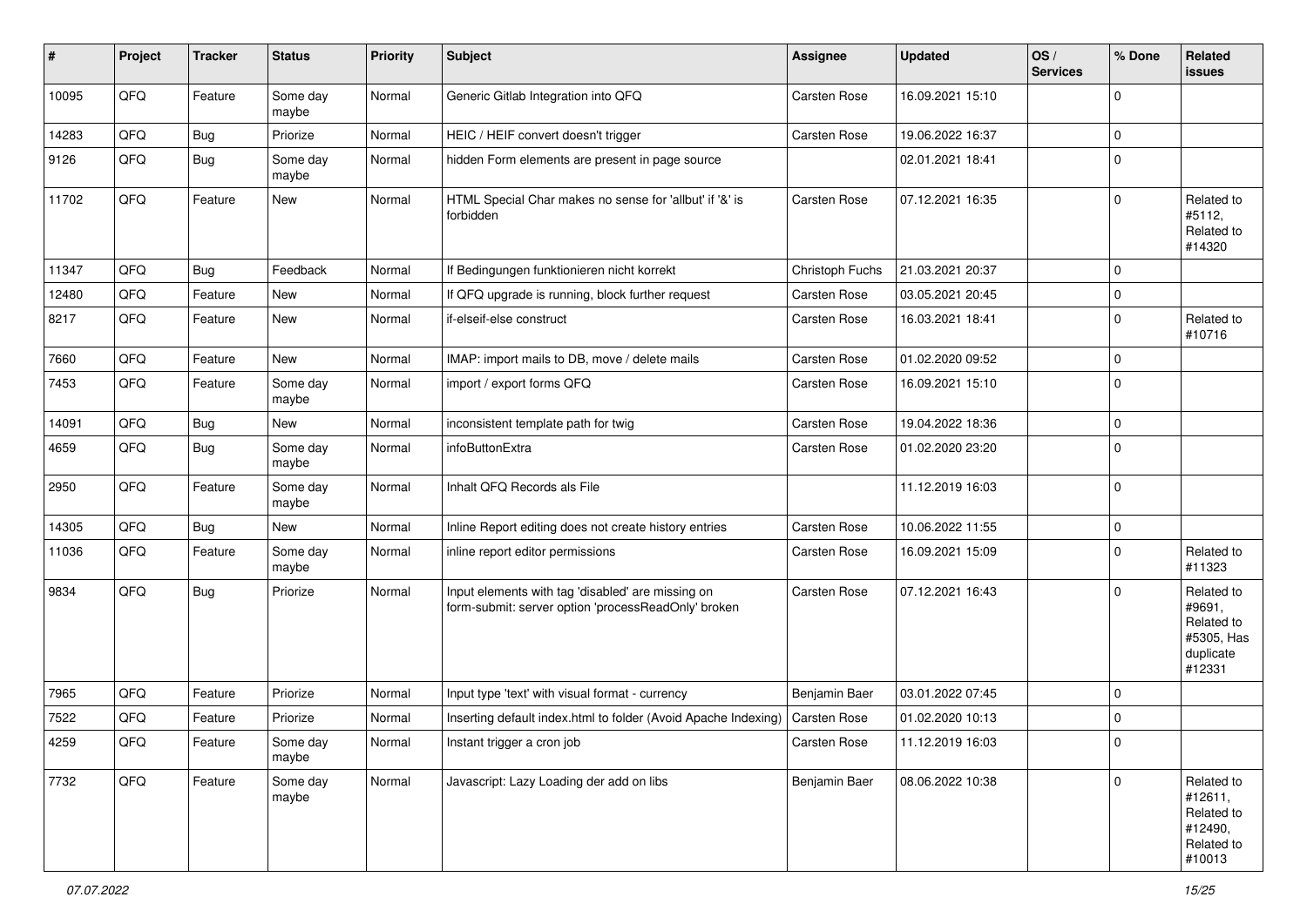| $\vert$ # | Project | <b>Tracker</b> | <b>Status</b>     | <b>Priority</b> | <b>Subject</b>                                                                                         | <b>Assignee</b>     | <b>Updated</b>   | OS/<br><b>Services</b> | % Done         | Related<br><b>issues</b>                                              |
|-----------|---------|----------------|-------------------|-----------------|--------------------------------------------------------------------------------------------------------|---------------------|------------------|------------------------|----------------|-----------------------------------------------------------------------|
| 1510      | QFQ     | Feature        | Some day<br>maybe | Normal          | jquery von google laden, falls das nicht geht lokal                                                    |                     | 11.12.2019 16:03 |                        | $\Omega$       |                                                                       |
| 1946      | QFQ     | Feature        | Some day<br>maybe | Normal          | Kontrolle ob der ReadOnly Modus bei den<br>Formularelementen korrekt implementiert ist                 | Carsten Rose        | 11.12.2019 16:03 |                        | $\overline{0}$ |                                                                       |
| 10443     | QFQ     | Feature        | In Progress       | Normal          | Konzept _api / _live                                                                                   | Carsten Rose        | 07.05.2020 09:39 |                        | $\mathbf{0}$   |                                                                       |
| 10593     | QFQ     | Feature        | New               | Normal          | label2: text behind input element                                                                      | Carsten Rose        | 16.05.2020 10:57 |                        | $\mathbf 0$    |                                                                       |
| 14371     | QFQ     | Feature        | Priorize          | Normal          | <b>LDAP via REPORT</b>                                                                                 | Carsten Rose        | 19.06.2022 16:37 |                        | $\mathbf 0$    |                                                                       |
| 3457      | QFQ     | Feature        | Some day<br>maybe | Normal          | LDAP: concat multi values to one single entry                                                          | Carsten Rose        | 11.12.2019 16:02 |                        | $\Omega$       |                                                                       |
| 6566      | QFQ     | Bug            | Priorize          | Normal          | Link Function 'delete': provided parameter missing on page<br>reload                                   | Benjamin Baer       | 03.01.2022 08:08 |                        | $\overline{0}$ |                                                                       |
| 10569     | QFQ     | Feature        | Priorize          | Normal          | link _blank more safe                                                                                  | Enis Nuredini       | 25.03.2022 12:44 |                        | $\mathbf{0}$   |                                                                       |
| 3617      | QFQ     | Feature        | Some day<br>maybe | Normal          | Load javascripts at bottom                                                                             |                     | 11.12.2019 16:02 |                        | $\overline{0}$ |                                                                       |
| 8702      | QFQ     | Feature        | New               | Normal          | Load Record which is locked: missing user info                                                         | <b>Carsten Rose</b> | 11.12.2019 16:16 |                        | $\Omega$       | Related to<br>#9789                                                   |
| 12490     | QFQ     | Feature        | <b>New</b>        | Normal          | Loading Plugins in QFQ - see what tinymce does. (lazy<br>loading)                                      | Benjamin Baer       | 08.06.2022 10:37 |                        | 0              | Related to<br>#12611,<br>Related to<br>#10013,<br>Related to<br>#7732 |
| 4433      | QFQ     | Feature        | Some day<br>maybe | Normal          | Log when SIP will be destroyed by QFQ for any (security)<br>reason                                     |                     | 01.02.2020 23:20 |                        | $\Omega$       | Related to<br>#4432,<br>Related to<br>#5458                           |
| 4439      | QFQ     | Feature        | Some day<br>maybe | Normal          | Log: report all actions fired by an FE Element, incl. the<br>original directive (slaveld, sqllnsert, ) |                     | 01.02.2020 23:20 |                        | $\Omega$       | Related to<br>#4432,<br>Related to<br>#5458                           |
| 9777      | QFQ     | Feature        | <b>New</b>        | Normal          | Logging QFQ Variables                                                                                  | Carsten Rose        | 16.12.2019 17:17 |                        | $\mathbf 0$    |                                                                       |
| 2361      | QFQ     | Feature        | <b>New</b>        | Normal          | Logging wer/wann/wo welches Formular aufgerufen hat                                                    | Carsten Rose        | 11.12.2019 16:15 |                        | $\Omega$       | Related to<br>#4432,<br>Related to<br>#7480                           |
| 5852      | QFO     | Feature        | Some day<br>maybe | Normal          | Logging: mail.log / sql.log - im FE anzeigen und via AJAX<br>aktualisieren                             | Carsten Rose        | 01.02.2020 23:19 |                        | $\Omega$       | Related to<br>#5885                                                   |
| 3504      | QFO     | Feature        | New               | Normal          | Logging: welche Action FEs werden wann wie ausgefuehrt                                                 | Carsten Rose        | 01.02.2020 23:21 |                        | $\Omega$       | Related to<br>#5458,<br>Related to<br>#4092                           |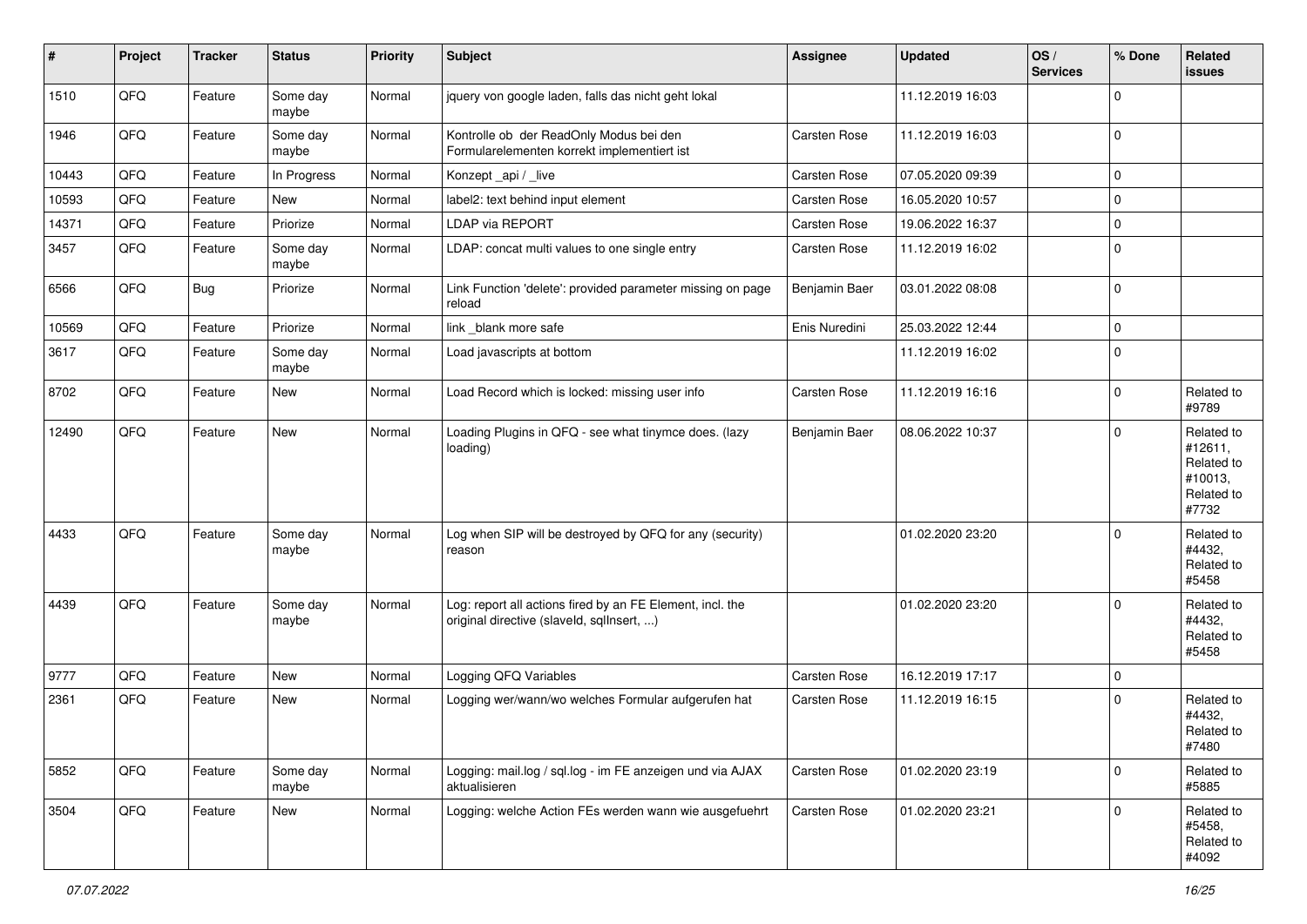| #     | Project | <b>Tracker</b> | <b>Status</b>     | <b>Priority</b> | <b>Subject</b>                                                                           | Assignee            | <b>Updated</b>   | OS/<br><b>Services</b> | % Done      | Related<br>issues                                                    |
|-------|---------|----------------|-------------------|-----------------|------------------------------------------------------------------------------------------|---------------------|------------------|------------------------|-------------|----------------------------------------------------------------------|
| 4974  | QFQ     | Feature        | Some day<br>maybe | Normal          | Long polling - inform all listening clients of changes                                   |                     | 11.12.2019 16:02 |                        | $\Omega$    |                                                                      |
| 5455  | QFQ     | Feature        | Some day<br>maybe | Normal          | Mail Redirects grld abhaengig                                                            |                     | 01.02.2020 23:20 |                        | 0           |                                                                      |
| 2084  | QFQ     | Feature        | Some day<br>maybe | Normal          | Mailto mit encryption: Subrecord                                                         | Carsten Rose        | 11.12.2019 16:03 |                        | $\Omega$    | Related to<br>#2082                                                  |
| 11747 | QFQ     | Feature        | New               | Normal          | Maintenance Page with Redirect                                                           | <b>Carsten Rose</b> | 03.05.2021 20:47 |                        | 0           | Related to<br>#11741                                                 |
| 9208  | QFQ     | Feature        | <b>New</b>        | Normal          | Manage 'recent' records                                                                  | <b>Carsten Rose</b> | 01.02.2020 23:22 |                        | $\mathbf 0$ |                                                                      |
| 10014 | QFQ     | Feature        | New               | Normal          | Manual.rst: describe behaviour and process order of<br>fillStoreVar, slaveId, sqlBefore, | Carsten Rose        | 01.02.2020 22:31 |                        | $\Omega$    |                                                                      |
| 4440  | QFQ     | Feature        | Some day<br>maybe | Normal          | Manual.rst: explain how to. expand PHP Session to 4h                                     |                     | 11.12.2019 16:02 |                        | 0           |                                                                      |
| 7104  | QFQ     | Feature        | Some day<br>maybe | Normal          | Manual: hint about escaping if '\r' appears in mail body                                 |                     | 11.12.2019 16:01 |                        | 0           |                                                                      |
| 12039 | QFQ     | Feature        | New               | Normal          | Missing htmlSpecialChar() in pre processing on form submit                               |                     | 18.02.2021 00:09 |                        | $\Omega$    | Related to<br>#14320                                                 |
| 4027  | QFQ     | Feature        | Some day<br>maybe | Normal          | Missing: orange 'check' / 'bullet'                                                       |                     | 11.12.2019 16:03 |                        | $\mathbf 0$ |                                                                      |
| 11523 | QFQ     | Feature        | <b>New</b>        | Normal          | Mit dynamic Update erkennen, ob Upload gemacht wurde                                     | <b>Carsten Rose</b> | 13.11.2020 15:07 |                        | $\Omega$    | Related to<br>#9533                                                  |
| 4626  | QFQ     | Feature        | Some day<br>maybe | Normal          | Mobile View: 'classBody=qfq-form-right' makes no sense                                   |                     | 01.02.2020 23:20 |                        | $\Omega$    |                                                                      |
| 3646  | QFQ     | Feature        | Some day<br>maybe | Normal          | Moeglichkeit HTML Tags in Reports auszugeben (zu<br>enkodieren: htmlspecialchars)        |                     | 11.12.2019 16:02 |                        | $\Omega$    | Related to<br>#14320                                                 |
| 6765  | QFQ     | Feature        | <b>New</b>        | Normal          | Moeglichkeit via QFQ eigene Logs zu schreiben                                            | Carsten Rose        | 01.02.2020 23:21 |                        | $\Omega$    |                                                                      |
| 10015 | QFQ     | Feature        | Priorize          | Normal          | Monospace in Textarea                                                                    | <b>Carsten Rose</b> | 03.02.2020 13:40 |                        | $\mathbf 0$ |                                                                      |
| 9706  | QFQ     | Feature        | New               | Normal          | Multi File Upload (hidden template group)                                                | <b>Carsten Rose</b> | 01.02.2020 23:22 |                        | $\Omega$    | Related to<br>#7521,<br>Related to<br>#5562,<br>Related to<br>#13330 |
| 13331 | QFQ     | <b>Bug</b>     | New               | Normal          | Multi Form: Clear Icon misplaced                                                         | Carsten Rose        | 19.03.2022 17:47 |                        | 0           |                                                                      |
| 13332 | QFQ     | Bug            | New               | Normal          | Multi Form: Required Felder werden visuell nicht markiert.                               | Carsten Rose        | 19.03.2022 17:47 |                        | $\mathbf 0$ |                                                                      |
| 13330 | QFQ     | Feature        | In Progress       | Normal          | Multi Form: Upload                                                                       | Carsten Rose        | 07.11.2021 12:40 |                        | 50          | Related to<br>#9706                                                  |
| 4365  | QFQ     | Feature        | Some day<br>maybe | Normal          | Multi Language: new way of config                                                        | Carsten Rose        | 01.02.2020 23:20 |                        | 0           |                                                                      |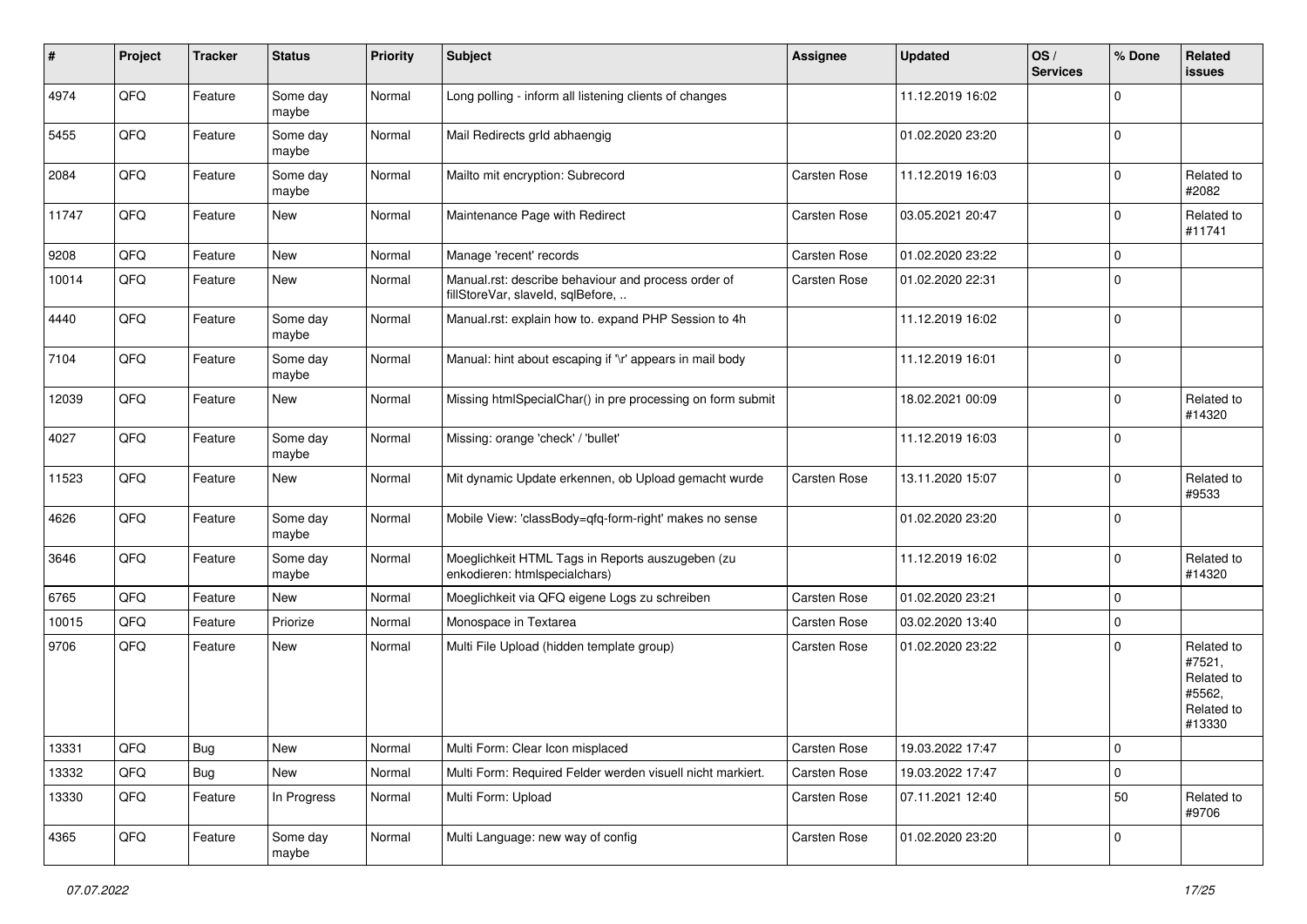| #     | Project | <b>Tracker</b> | <b>Status</b>     | <b>Priority</b> | <b>Subject</b>                                                                                        | Assignee            | <b>Updated</b>   | OS/<br><b>Services</b> | % Done       | Related<br>issues                             |
|-------|---------|----------------|-------------------|-----------------|-------------------------------------------------------------------------------------------------------|---------------------|------------------|------------------------|--------------|-----------------------------------------------|
| 11516 | QFQ     | Feature        | New               | Normal          | Multi Page Form (Previous/Next Buttons)                                                               | Carsten Rose        | 16.03.2021 17:52 |                        | 0            |                                               |
| 10714 | QFQ     | Feature        | New               | Normal          | multi Table Form                                                                                      | Carsten Rose        | 16.03.2021 18:44 |                        | 0            |                                               |
| 12325 | QFQ     | <b>Bug</b>     | Priorize          | Normal          | MultiDB form.dblndex not working for report syntax                                                    | Carsten Rose        | 07.09.2021 13:37 |                        | $\Omega$     | Related to<br>#12145,<br>Related to<br>#12314 |
| 5695  | QFQ     | Feature        | In Progress       | Normal          | Multiform                                                                                             | Carsten Rose        | 02.01.2021 18:38 |                        | $\mathbf 0$  |                                               |
| 11695 | QFQ     | Bug            | New               | Normal          | MultiForm required FE Error                                                                           | Carsten Rose        | 04.12.2020 13:34 |                        | 0            |                                               |
| 9579  | QFQ     | Feature        | Some day<br>maybe | Normal          | Multiform with Process Row                                                                            | <b>Carsten Rose</b> | 11.12.2019 16:01 |                        | 0            |                                               |
| 11667 | QFQ     | Bug            | <b>New</b>        | Normal          | MySQL mariadb-server-10.3: Incorrect datetime value                                                   | Carsten Rose        | 03.05.2021 20:48 |                        | $\mathbf 0$  |                                               |
| 12023 | QFQ     | Feature        | <b>New</b>        | Normal          | MySQL Stored Precdure: QDECODESPECIALCHAR()                                                           | Carsten Rose        | 16.02.2021 11:16 |                        | $\Omega$     | Related to<br>#12022                          |
| 6437  | QFQ     | Feature        | New               | Normal          | Neuer Mode Button bei FormElementen                                                                   | Carsten Rose        | 01.02.2020 23:21 |                        | $\Omega$     | Related to<br>#9668,<br>Blocked by<br>#9678   |
| 6084  | QFQ     | Feature        | Some day<br>maybe | Normal          | New escape type: 'D' - convert date                                                                   |                     | 01.02.2020 23:19 |                        | $\Omega$     |                                               |
| 4446  | QFQ     | Feature        | Some day<br>maybe | Normal          | New FE get same feldContainerId as last modifed FE                                                    |                     | 01.02.2020 23:20 |                        | $\mathbf 0$  |                                               |
| 7229  | QFQ     | Feature        | Some day<br>maybe | Normal          | New FormElement.type: Button                                                                          |                     | 01.02.2021 12:32 |                        | $\Omega$     |                                               |
| 5782  | QFQ     | Feature        | New               | Normal          | NextCloud API                                                                                         | Carsten Rose        | 01.02.2020 10:02 |                        | $\mathbf 0$  |                                               |
| 4546  | QFQ     | Bug            | Some day<br>maybe | Normal          | NH: SIP storage is destroyed                                                                          |                     | 01.02.2020 23:20 |                        | $\mathbf 0$  |                                               |
| 3613  | QFQ     | Bug            | Some day<br>maybe | Normal          | note /note unchecked -> note div (col-md) wird weiterhin<br>gerendert                                 | Elias Villiger      | 01.02.2020 23:19 |                        | 100          |                                               |
| 12133 | QFQ     | <b>Bug</b>     | New               | Normal          | NPM, phpSpreadSheet aktualisieren                                                                     | Carsten Rose        | 15.03.2021 09:04 |                        | $\mathbf 0$  |                                               |
| 14090 | QFQ     | Feature        | New               | Normal          | Nützliche _script funktionen                                                                          | Carsten Rose        | 28.05.2022 11:03 |                        | 0            |                                               |
| 10011 | QFQ     | Feature        | Priorize          | Normal          | Offer new STORE_TYPO3 Variable 'beUser', 'beEmail'                                                    | Carsten Rose        | 08.05.2021 09:51 |                        | $\Omega$     | Related to<br>#10012,<br>Related to<br>#12511 |
| 7685  | QFQ     | <b>Bug</b>     | New               | Normal          | Open FormElement from QFQ error message and save<br>modified record: error about missing {{formId:F}} | Carsten Rose        | 01.02.2020 23:22 |                        | $\mathbf{0}$ |                                               |
| 14175 | QFQ     | <b>Bug</b>     | In Progress       | Normal          | Opening a form with no QFQ Session cookie fails                                                       | Carsten Rose        | 03.06.2022 10:40 |                        | 0            |                                               |
| 7681  | QFG     | Feature        | New               | Normal          | Optional switch off 'check for modified record'                                                       | Carsten Rose        | 01.02.2020 23:21 |                        | $\mathbf 0$  |                                               |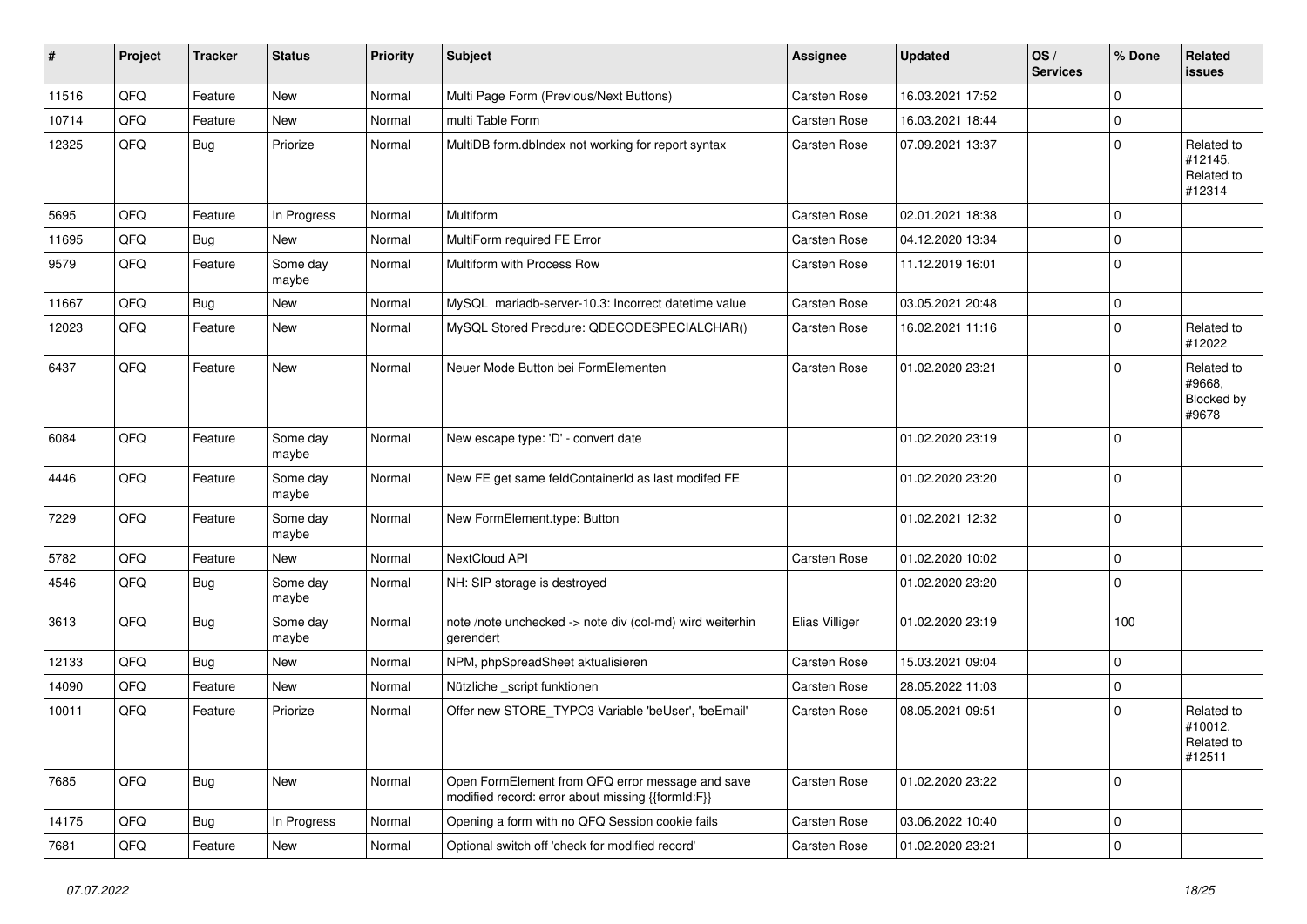| #     | Project | <b>Tracker</b> | <b>Status</b>     | <b>Priority</b> | <b>Subject</b>                                                                                               | Assignee            | <b>Updated</b>   | OS/<br><b>Services</b> | % Done         | Related<br><b>issues</b>  |
|-------|---------|----------------|-------------------|-----------------|--------------------------------------------------------------------------------------------------------------|---------------------|------------------|------------------------|----------------|---------------------------|
| 10384 | QFQ     | Feature        | <b>New</b>        | Normal          | Parameter Exchange QFQ Instances                                                                             |                     | 07.05.2020 09:38 |                        | $\mathbf{0}$   |                           |
| 8101  | QFQ     | Feature        | Some day<br>maybe | Normal          | Password hash: support further hashing methods                                                               | Carsten Rose        | 16.09.2021 15:10 |                        | $\mathbf{0}$   |                           |
| 7336  | QFQ     | Feature        | Some day<br>maybe | Normal          | PDF Upload: disallow PDFs with specific Meta information                                                     | Carsten Rose        | 11.12.2019 16:01 |                        | $\Omega$       |                           |
| 6261  | QFQ     | Feature        | New               | Normal          | Persistent SIP                                                                                               | Carsten Rose        | 12.06.2021 09:07 |                        | $\mathbf 0$    | Related to<br>#10819      |
| 10819 | QFQ     | Feature        | <b>New</b>        | Normal          | Persistent SIP - second try                                                                                  | Carsten Rose        | 29.06.2020 23:02 |                        | $\Omega$       | Related to<br>#6261       |
| 2063  | QFQ     | <b>Bug</b>     | Some day<br>maybe | Normal          | Pills auf 'inaktiv' setzen falls keine Element auf dem Pill<br>sichtbar sind.                                | Benjamin Baer       | 11.12.2019 16:03 |                        | $\Omega$       | Related to<br>#3752       |
| 12556 | QFQ     | Feature        | New               | Normal          | Pills Title: colored = static or dynamic on allrequiredgiven                                                 | Benjamin Baer       | 19.03.2022 17:49 |                        | $\mathbf 0$    |                           |
| 11668 | QFQ     | <b>Bug</b>     | New               | Normal          | Play function.sql - problem with mysql                                                                       | Carsten Rose        | 03.05.2021 20:48 |                        | $\Omega$       |                           |
| 10080 | QFQ     | Feature        | New               | Normal          | Popup on 'save' / 'close': configure dialog (answer<br>yes/no/cancle/)                                       | Carsten Rose        | 28.03.2021 20:52 |                        | $\mathbf{0}$   | Is duplicate<br>of #12262 |
| 3495  | QFQ     | Feature        | Some day<br>maybe | Normal          | Predifined Parameter werden nicht in '+' (add new record)<br>SIP gerendert.                                  |                     | 11.12.2019 16:02 |                        | $\mathbf 0$    |                           |
| 4023  | QFQ     | Feature        | <b>New</b>        | Normal          | prepared statements - FE action: salveld, sqllnsert,<br>sqlUpdate, sqlDelete, sqlBefore, sqlAfter            | Carsten Rose        | 11.12.2019 16:15 |                        | $\overline{0}$ |                           |
| 10658 | QFQ     | Bug            | <b>New</b>        | Normal          | processReadOnly broken                                                                                       | Carsten Rose        | 27.05.2020 17:55 |                        | $\mathbf{0}$   |                           |
| 9135  | QFQ     | Feature        | Priorize          | Normal          | Progress Bar generic / replace old hourglass download<br>popup                                               | Benjamin Baer       | 03.01.2022 07:43 |                        | $\Omega$       |                           |
| 11980 | QFQ     | Feature        | In Progress       | Normal          | protected verzeichnis MUSS geschützt werden                                                                  | Carsten Rose        | 07.09.2021 13:30 |                        | $\mathbf 0$    |                           |
| 1253  | QFQ     | Feature        | Some day<br>maybe | Normal          | QF: Colorpicker                                                                                              |                     | 11.12.2019 16:03 |                        | $\mathbf{0}$   |                           |
| 1251  | QFQ     | Feature        | Some day<br>maybe | Normal          | QF: Combo                                                                                                    |                     | 11.12.2019 16:03 |                        | $\Omega$       |                           |
| 955   | QFQ     | Feature        | Some day<br>maybe | Normal          | QF: Notizen vor/nach dem Form                                                                                |                     | 01.02.2020 23:20 |                        | $\Omega$       |                           |
| 1234  | QFQ     | Feature        | Some day<br>maybe | Normal          | QF: Record numbering: Im Grid soll in Spalte 1 optional die<br>laufende Nummer der Records angezeigt werden. |                     | 01.02.2020 23:20 |                        | $\mathbf 0$    |                           |
| 10124 | QFQ     | Feature        | Feedback          | Normal          | gfg AAI-Login                                                                                                | Karin Niffeler      | 07.05.2020 09:36 |                        | $\Omega$       |                           |
| 14376 | QFQ     | Feature        | New               | Normal          | QFQ Bootstrap: if missing, create stored procedures                                                          | Enis Nuredini       | 19.06.2022 16:37 |                        | $\mathbf 0$    |                           |
| 13592 | QFQ     | <b>Bug</b>     | New               | Normal          | QFQ Build Queue: das vergeben von Tags klappt nicht. Es<br>werden keine Releases gebaut.                     | <b>Carsten Rose</b> | 19.03.2022 17:45 |                        | $\Omega$       |                           |
| 5160  | QFQ     | Feature        | Some day<br>maybe | Normal          | QFQ collaborative / together.js, ShareJS, y-js, collaborative,                                               |                     | 11.12.2019 16:02 |                        | $\Omega$       |                           |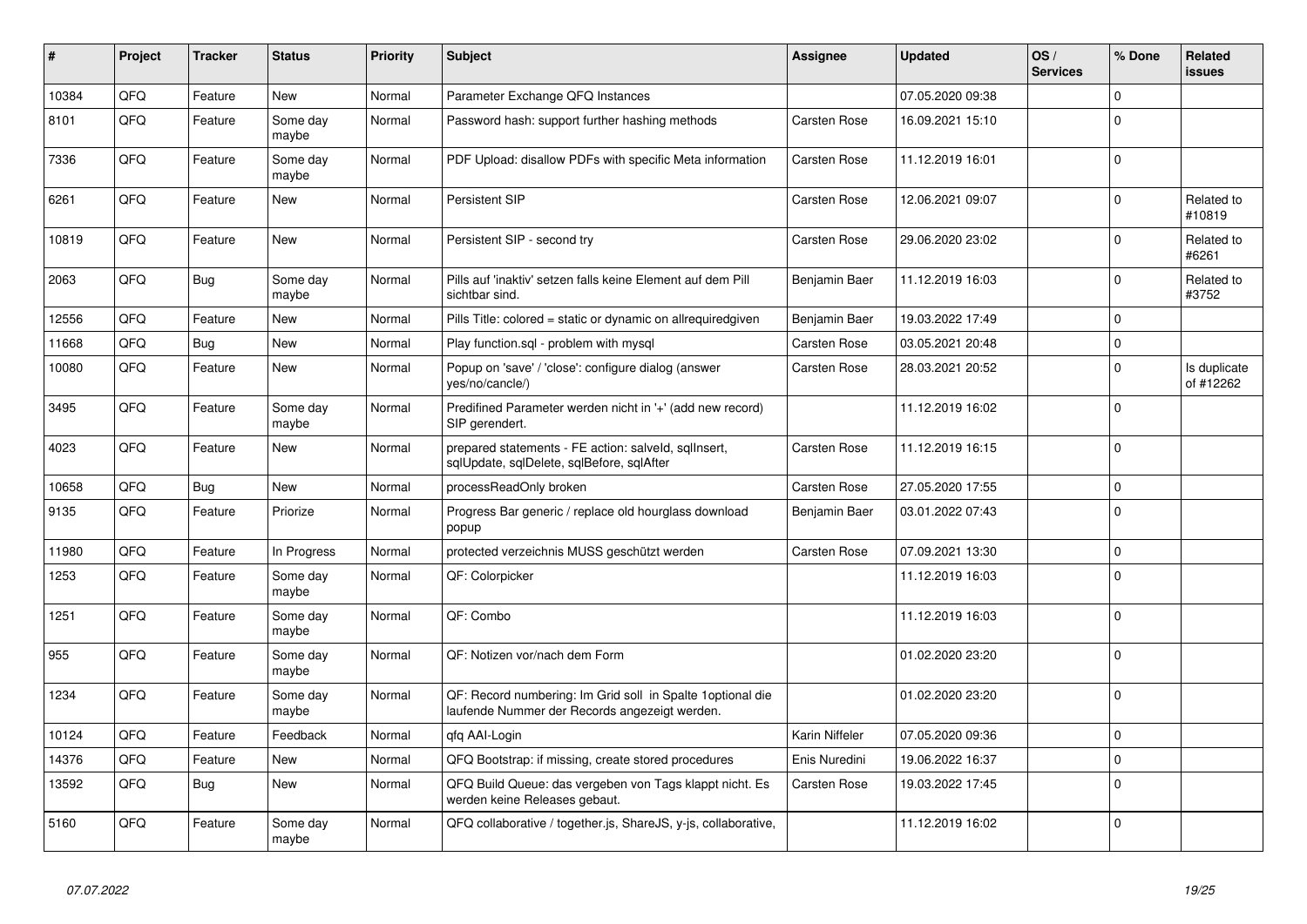| #     | Project | <b>Tracker</b> | <b>Status</b>     | <b>Priority</b> | <b>Subject</b>                                                                                                                        | Assignee               | <b>Updated</b>   | OS/<br><b>Services</b> | % Done         | Related<br>issues                              |
|-------|---------|----------------|-------------------|-----------------|---------------------------------------------------------------------------------------------------------------------------------------|------------------------|------------------|------------------------|----------------|------------------------------------------------|
| 5389  | QFQ     | Feature        | Some day<br>maybe | Normal          | QFQ Design: Multline label / note                                                                                                     | Benjamin Baer          | 01.02.2020 23:19 |                        | $\Omega$       |                                                |
| 6140  | QFQ     | <b>Bug</b>     | Priorize          | Normal          | QFQ DnD Sort: Locked fields                                                                                                           | Benjamin Baer          | 21.03.2022 09:56 |                        | 0              |                                                |
| 9024  | QFQ     | Bug            | Some day<br>maybe | Normal          | QFQ Einarbeitung                                                                                                                      |                        | 01.02.2020 15:56 |                        | $\Omega$       |                                                |
| 1635  | QFQ     | Feature        | Some day<br>maybe | Normal          | QFQ Extension content record: weitere Optionen einblenden.                                                                            | <b>Carsten Rose</b>    | 11.12.2019 16:03 |                        | $\overline{0}$ |                                                |
| 12465 | QFQ     | Feature        | New               | Normal          | QFQ Function: use in FE to fill StoreRecord                                                                                           | Carsten Rose           | 05.05.2021 21:58 |                        | $\Omega$       |                                                |
| 13609 | QFQ     | Feature        | New               | Normal          | QFQ Introduction: Seite aufloesen                                                                                                     | Philipp<br>Gröbelbauer | 28.05.2022 11:02 |                        | $\mathbf 0$    |                                                |
| 5892  | QFQ     | Feature        | Some day<br>maybe | Normal          | QFQ should use T3 API to manipulate FE GROUP<br>membership                                                                            |                        | 01.02.2020 23:20 |                        | $\mathbf 0$    |                                                |
| 7524  | QFQ     | <b>Bug</b>     | New               | Normal          | QFQ throws a 'General Error' if 'fileadmin/protected/log/' is<br>not writeable                                                        | Carsten Rose           | 01.02.2020 23:22 |                        | $\Omega$       |                                                |
| 9927  | QFQ     | Feature        | <b>New</b>        | Normal          | QFQ Update: a) Update nur machen wenn BE User<br>eingeloggt ist., b) Bei Fehler genaue Meldung welcher<br>Updateschritt Probleme hat. | Carsten Rose           | 22.01.2020 12:59 |                        | $\Omega$       |                                                |
| 3692  | QFQ     | Feature        | Some day<br>maybe | Normal          | QFQ Webseite                                                                                                                          | Benjamin Baer          | 11.12.2019 16:02 |                        | $\Omega$       | Related to<br>#5033                            |
| 7108  | QFQ     | Feature        | Some day<br>maybe | Normal          | QFQ Wrap Elements                                                                                                                     |                        | 11.12.2019 16:01 |                        | $\Omega$       |                                                |
| 4839  | QFQ     | Feature        | Some day<br>maybe | Normal          | qfq-handle in <head> Abschnitt</head>                                                                                                 | Carsten Rose           | 11.12.2019 16:02 |                        | $\Omega$       |                                                |
| 13528 | QFQ     | Bug            | New               | Normal          | qfq.io > releases: es wird kein neues Release angelegt                                                                                | Benjamin Baer          | 19.03.2022 17:46 |                        | $\Omega$       |                                                |
| 6574  | QFQ     | Bug            | Priorize          | Normal          | qfq.log: Fehlermeldung wurde angezeigt, aber nicht geloggt                                                                            | <b>Carsten Rose</b>    | 01.02.2020 10:13 |                        | $\Omega$       |                                                |
| 5480  | QFQ     | Feature        | Some day<br>maybe | Normal          | QFQ: Dokumentation mit Screenshots versehen                                                                                           | <b>Carsten Rose</b>    | 01.02.2020 23:20 |                        | $\Omega$       | Related to<br>#9879                            |
| 8586  | QFQ     | Feature        | Some day<br>maybe | Normal          | QFQ: Enhance Error message for 'record not found'                                                                                     | Carsten Rose           | 16.09.2021 15:10 |                        | $\Omega$       |                                                |
| 4771  | QFQ     | Bug            | Some day<br>maybe | Normal          | qfq: select-down-values empty after save (edit-form for<br>program administrators)                                                    | Carsten Rose           | 01.02.2020 23:20 |                        | $\Omega$       | Related to<br>#4549, Has<br>duplicate<br>#4282 |
| 7520  | QFQ     | Feature        | New               | Normal          | QR Code:  AS _qr ( AS _link)                                                                                                          | Carsten Rose           | 01.02.2020 23:22 |                        | $\overline{0}$ |                                                |
| 5851  | QFQ     | Feature        | Some day<br>maybe | Normal          | Queue System implementieren: MQTT, RabbitMQ                                                                                           |                        | 01.02.2020 23:20 |                        | $\Omega$       | Related to<br>#5715                            |
| 6483  | QFQ     | Bug            | New               | Normal          | R Store funktioniert nicht bei 'Report Notation' im FE                                                                                | Carsten Rose           | 01.02.2020 23:21 |                        | $\mathbf 0$    |                                                |
| 9020  | QFQ     | <b>Bug</b>     | Some day<br>maybe | Normal          | radio mit buttonClass und dynamicUpdate lassen sich nicht<br>kombinieren                                                              |                        | 11.12.2019 16:01 |                        | $\mathbf 0$    |                                                |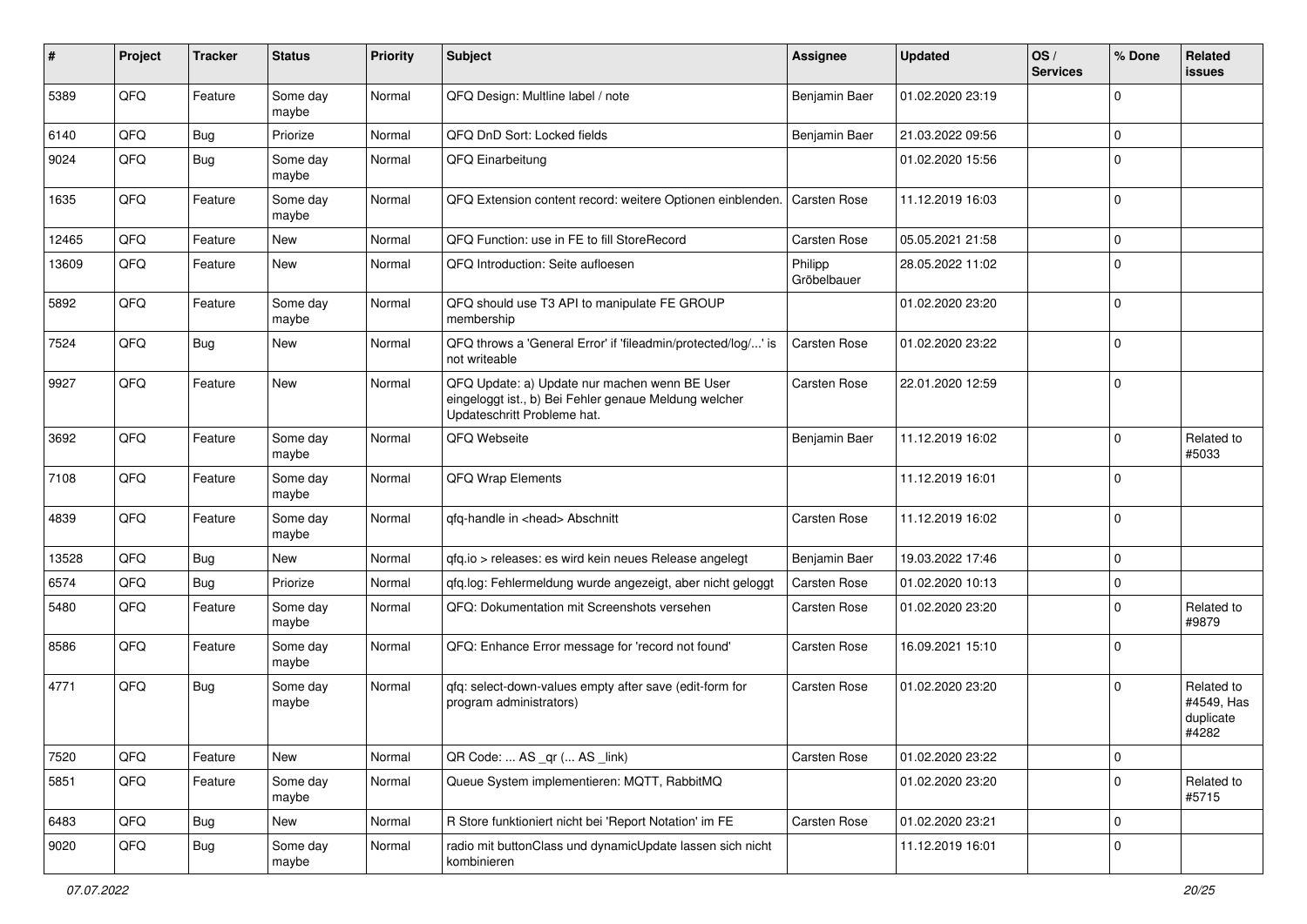| #     | Project | <b>Tracker</b> | <b>Status</b>     | <b>Priority</b> | Subject                                                                              | Assignee      | <b>Updated</b>   | OS/<br><b>Services</b> | % Done         | Related<br><b>issues</b>                                               |
|-------|---------|----------------|-------------------|-----------------|--------------------------------------------------------------------------------------|---------------|------------------|------------------------|----------------|------------------------------------------------------------------------|
| 7924  | QFQ     | Feature        | New               | Normal          | Radio/Checkbox with Tooltip                                                          | Carsten Rose  | 01.02.2020 23:22 |                        | $\mathbf 0$    |                                                                        |
| 11239 | QFQ     | Bug            | New               | Normal          | Radiobutton (plain): horizontales Rendern abhängig vom<br>Datentyp in der Datenbank  | Carsten Rose  | 30.09.2020 18:37 |                        | $\mathbf 0$    |                                                                        |
| 7513  | QFQ     | Bug            | New               | Normal          | Radios not correct aligned                                                           | Carsten Rose  | 01.02.2020 23:22 |                        | $\mathbf 0$    |                                                                        |
| 7795  | QFQ     | Bug            | <b>New</b>        | Normal          | Readonly Form: Typeahead-Felder                                                      | Carsten Rose  | 01.02.2020 23:22 |                        | $\mathbf 0$    | Related to<br>#10640                                                   |
| 3867  | QFQ     | Feature        | Priorize          | Normal          | Readonly Formular: Template Groups add/delete<br>ausbeldnen                          | Carsten Rose  | 05.05.2021 22:12 |                        | $\mathbf 0$    |                                                                        |
| 1623  | QFQ     | Feature        | Some day<br>maybe | Normal          | RealURL                                                                              |               | 11.12.2019 16:03 |                        | 30             |                                                                        |
| 7280  | QFQ     | Feature        | <b>New</b>        | Normal          | recently used table                                                                  | Carsten Rose  | 01.02.2020 23:21 |                        | $\mathbf 0$    |                                                                        |
| 7480  | QFQ     | Feature        | <b>New</b>        | Normal          | Record History (Undo / Redo)                                                         | Carsten Rose  | 11.12.2019 16:16 |                        | $\mathbf 0$    | Related to<br>#2361                                                    |
| 7099  | QFQ     | Feature        | New               | Normal          | Redesign FormEditor                                                                  | Carsten Rose  | 01.02.2020 23:21 |                        | $\mathbf 0$    |                                                                        |
| 13700 | QFQ     | Feature        | <b>New</b>        | Normal          | Redesign qfq.io Seite                                                                | Carsten Rose  | 19.03.2022 17:43 |                        | $\mathbf 0$    |                                                                        |
| 10012 | QFQ     | Feature        | Priorize          | Normal          | redirectAllMailTo: {{feUserAdmin:Y::::{{beEmail:T}} }}                               | Carsten Rose  | 07.07.2022 16:56 |                        | $\mathbf 0$    | Related to<br>#12412,<br>Related to<br>#12413,<br>Related to<br>#10011 |
| 12611 | QFQ     | Feature        | Some day<br>maybe | Normal          | Refactoring: Bootstrap with Lazy Loading                                             | Carsten Rose  | 08.06.2022 10:37 |                        | $\Omega$       | Related to<br>#12490,<br>Related to<br>#10013,<br>Related to<br>#7732  |
| 4640  | QFQ     | Feature        | Some day<br>maybe | Normal          | Rename System Forms                                                                  |               | 01.02.2020 23:20 |                        | $\overline{0}$ |                                                                        |
| 10005 | QFQ     | Feature        | Priorize          | Normal          | Report / special column name:  AS _calendar                                          | Carsten Rose  | 03.06.2020 17:28 |                        | $\mathbf 0$    |                                                                        |
| 11323 | QFQ     | Feature        | Some day<br>maybe | Normal          | Report Frontend Editor Modal + Codemirror                                            | Carsten Rose  | 16.09.2021 15:10 |                        | $\mathbf 0$    | Related to<br>#11036                                                   |
| 8975  | QFQ     | Feature        | New               | Normal          | Report Notation: 2.0                                                                 | Carsten Rose  | 01.02.2020 23:22 |                        | $\Omega$       | Related to<br>#8963                                                    |
| 9983  | QFQ     | Feature        | New               | Normal          | Report Notation: new keyword 'range'                                                 | Carsten Rose  | 01.02.2020 15:55 |                        | $\mathbf 0$    |                                                                        |
| 7261  | QFQ     | <b>Bug</b>     | New               | Normal          | Report pathFilename for user without path, only the filename                         | Carsten Rose  | 01.02.2020 23:21 |                        | $\mathbf 0$    |                                                                        |
| 6723  | QFQ     | Feature        | <b>New</b>        | Normal          | Report QFQ Installation and Version                                                  | Carsten Rose  | 12.06.2021 09:07 |                        | $\mathbf 0$    |                                                                        |
| 10463 | QFQ     | Feature        | New               | Normal          | Report _link: expliztes setzen von HTML Tags (Bedarf fuer<br>'data-selenium' & 'id') | Enis Nuredini | 23.03.2022 09:23 |                        | 0              | Related to<br>#7648                                                    |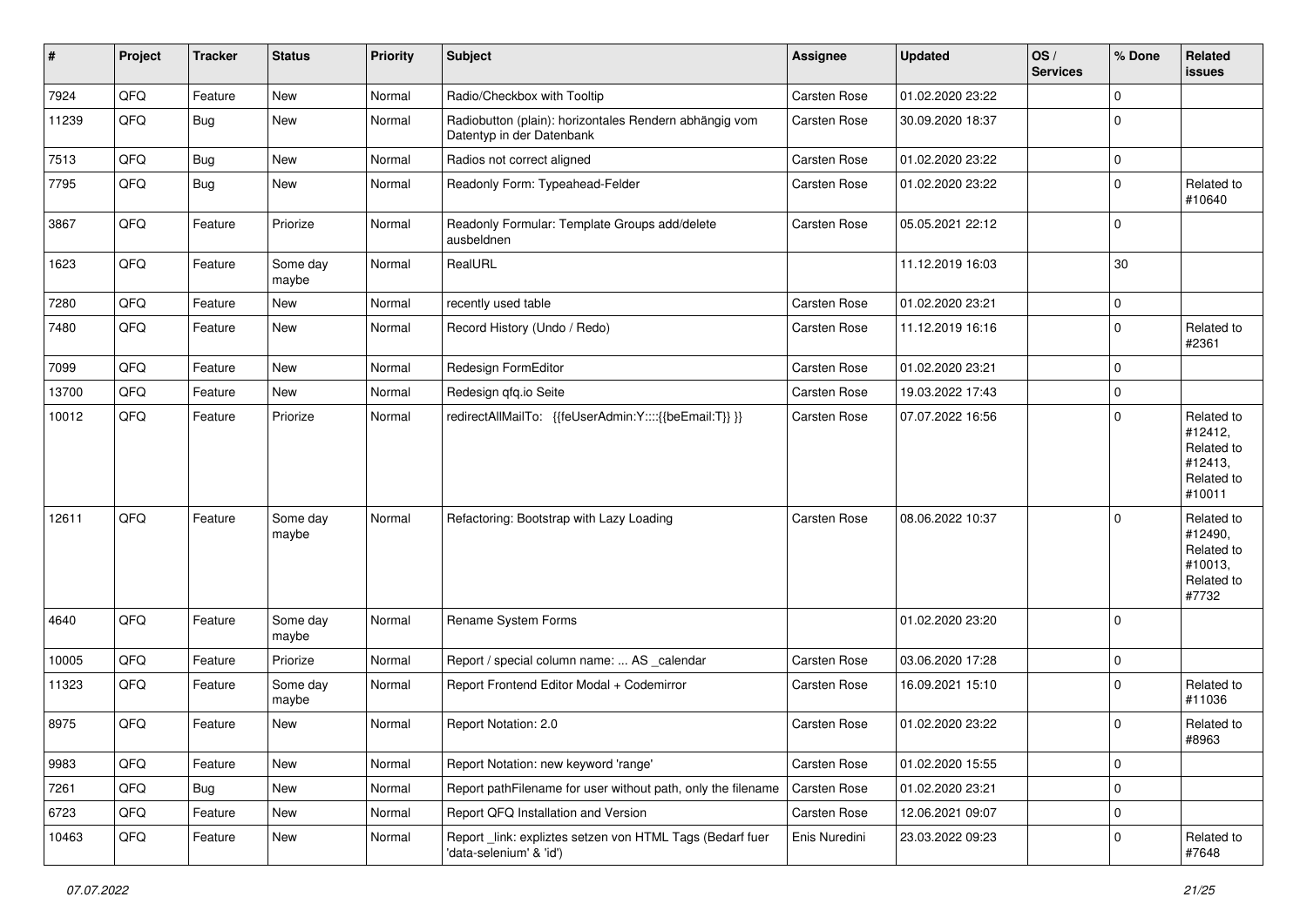| #     | Project | <b>Tracker</b> | <b>Status</b>     | <b>Priority</b> | Subject                                                                                            | Assignee            | <b>Updated</b>   | OS/<br><b>Services</b> | % Done         | Related<br>issues    |
|-------|---------|----------------|-------------------|-----------------|----------------------------------------------------------------------------------------------------|---------------------|------------------|------------------------|----------------|----------------------|
| 9535  | QFQ     | Bug            | Feedback          | Normal          | Report:  AS '_vertical' - column to wide - vertical >> rot45,<br>rot90                             | Benjamin Baer       | 01.02.2020 15:56 |                        | $\Omega$       |                      |
| 11534 | QFQ     | Feature        | New               | Normal          | Report: Action on selected rows - Table batchprocessing<br>feature                                 |                     | 18.11.2020 08:15 |                        | $\Omega$       |                      |
| 3991  | QFQ     | Feature        | Some day<br>maybe | Normal          | report: Columnname '_skipWrap' skips 'fbeg', 'fend'                                                | Carsten Rose        | 11.12.2019 16:03 |                        | $\Omega$       |                      |
| 14323 | QFQ     | Bug            | In Progress       | Normal          | Report: render=both single - no impact                                                             | Carsten Rose        | 19.06.2022 18:31 |                        | $\mathbf 0$    |                      |
| 4435  | QFQ     | Feature        | Some day<br>maybe | Normal          | Report: striptags - specify allowed tags                                                           |                     | 01.02.2020 23:20 |                        | $\Omega$       |                      |
| 9811  | QFQ     | Feature        | New               | Normal          | Report: tag every n'th row                                                                         | Carsten Rose        | 01.02.2020 23:22 |                        | $\Omega$       |                      |
| 5345  | QFQ     | Feature        | New               | Normal          | Report: UPDATE / INSERT / DELETE statements should<br>trigger subqueries, depending on the result. | <b>Carsten Rose</b> | 27.05.2020 16:11 |                        | $\Omega$       |                      |
| 5129  | QFQ     | Feature        | Some day<br>maybe | Normal          | Reports: SQL fuer x Achse und y Achse                                                              |                     | 11.12.2019 16:02 |                        | $\Omega$       |                      |
| 9855  | QFQ     | Bug            | New               | Normal          | <b>Required Check</b>                                                                              |                     | 01.02.2020 15:56 |                        | $\Omega$       |                      |
| 4454  | QFQ     | <b>Bug</b>     | Some day<br>maybe | Normal          | Required Elements: multiple elements in a row - whole row<br>marked if only one input is empty.    | Benjamin Baer       | 01.02.2020 23:20 |                        | $\Omega$       |                      |
| 14028 | QFQ     | Feature        | <b>New</b>        | Normal          | Required notification: visual nicer                                                                | Enis Nuredini       | 28.05.2022 11:01 |                        | $\mathbf 0$    |                      |
| 7921  | QFQ     | Feature        | Some day<br>maybe | Normal          | Rest API Export: URL kuerzer machen                                                                |                     | 01.02.2020 23:19 |                        | $\Omega$       |                      |
| 9394  | QFQ     | Feature        | Priorize          | Normal          | REST: allow for non numerical ids in get requests                                                  | Carsten Rose        | 05.05.2021 22:10 |                        | $\mathbf 0$    |                      |
| 5366  | QFQ     | Feature        | Priorize          | Normal          | Saving with keyboard shortcuts                                                                     | Benjamin Baer       | 21.03.2022 09:47 |                        | $\mathbf 0$    |                      |
| 5428  | QFQ     | Feature        | Some day<br>maybe | Normal          | secure thumbnail: late render on access.                                                           | Carsten Rose        | 01.02.2020 23:20 |                        | $\Omega$       |                      |
| 11076 | QFQ     | Feature        | In Progress       | Normal          | SELECT  AS _websocket                                                                              | Carsten Rose        | 30.08.2020 17:49 |                        | $\Omega$       | Related to<br>#13354 |
| 7730  | QFQ     | Feature        | Priorize          | Normal          | SELECT Box: title in between                                                                       | Benjamin Baer       | 01.02.2020 23:22 |                        | $\Omega$       |                      |
| 7519  | QFQ     | Feature        | New               | Normal          | Select: Multi                                                                                      | Carsten Rose        | 01.02.2020 23:22 |                        | $\Omega$       |                      |
| 7616  | QFQ     | <b>Bug</b>     | Priorize          | Normal          | Selectlist with Enum & Dynamic Update                                                              | Carsten Rose        | 01.02.2020 10:13 |                        | $\Omega$       |                      |
| 14227 | QFQ     | Feature        | New               | Normal          | Selenium Konkurrenz: cypress.io                                                                    | Enis Nuredini       | 28.05.2022 11:02 |                        | $\mathbf 0$    |                      |
| 13900 | QFQ     | Feature        | Priorize          | Normal          | Selenium: Check das Cookie/PDF funktioniert                                                        | Enis Nuredini       | 25.03.2022 12:45 |                        | 0              |                      |
| 13899 | QFQ     | <b>Bug</b>     | ToDo              | Normal          | Selenium: zum laufen bringen                                                                       | Enis Nuredini       | 25.03.2022 10:24 |                        | $\mathbf 0$    |                      |
| 11080 | QFQ     | Feature        | New               | Normal          | Send MQTT messages                                                                                 | Carsten Rose        | 29.08.2020 19:49 |                        | 0              |                      |
| 7014  | QFQ     | <b>Bug</b>     | New               | Normal          | Sending invalid emails succeeds when<br>debug.redirectAllMailTo is set                             | Carsten Rose        | 01.02.2020 23:21 |                        | 0              |                      |
| 4956  | QFQ     | Feature        | Some day<br>maybe | Normal          | Sendmail: Benutzerdefinierte Headers                                                               | Carsten Rose        | 11.12.2019 16:02 |                        | $\overline{0}$ |                      |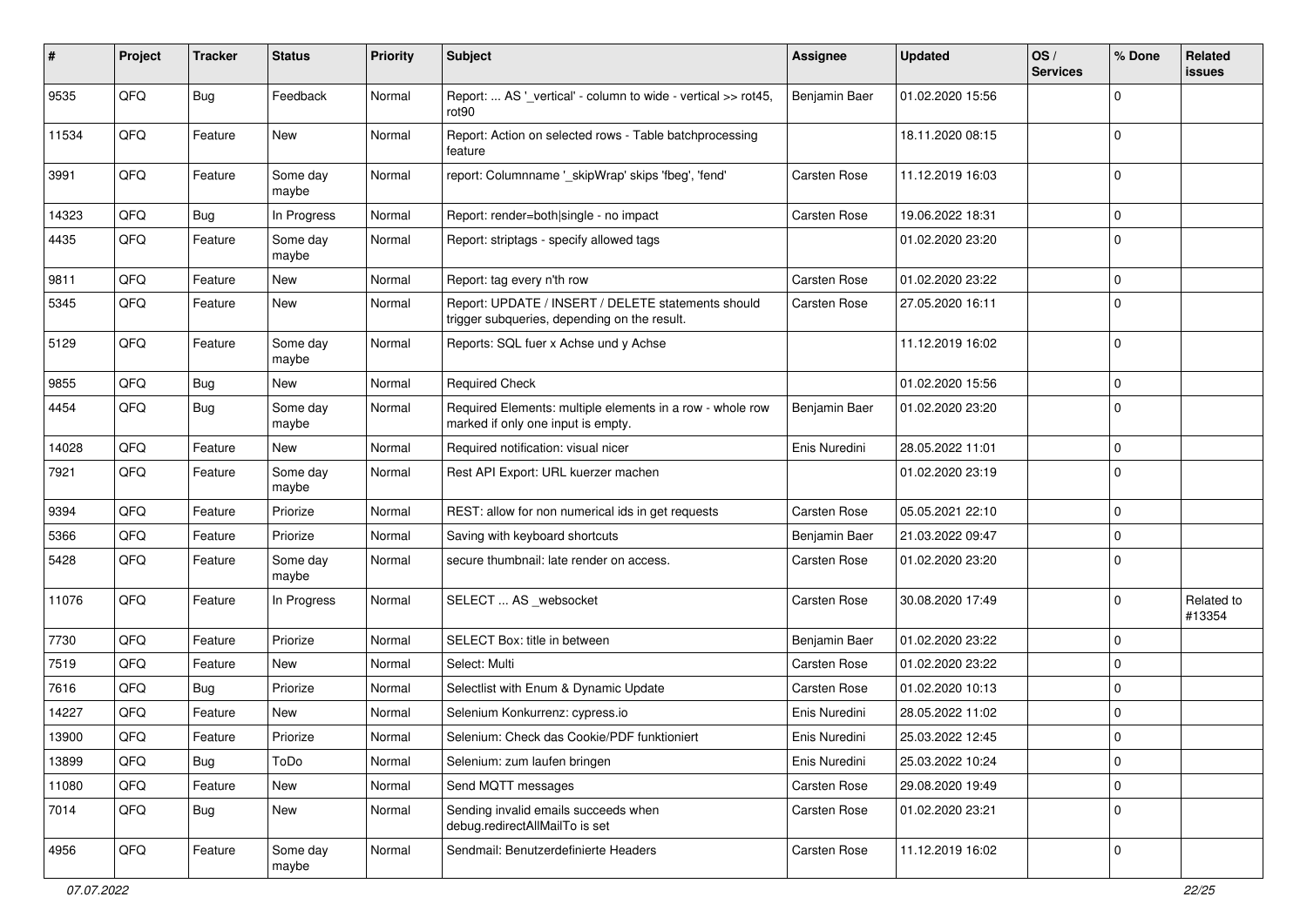| #     | Project | <b>Tracker</b> | <b>Status</b>     | <b>Priority</b> | <b>Subject</b>                                                                                       | <b>Assignee</b>                                        | <b>Updated</b>   | OS/<br><b>Services</b> | % Done      | Related<br>issues                             |                      |
|-------|---------|----------------|-------------------|-----------------|------------------------------------------------------------------------------------------------------|--------------------------------------------------------|------------------|------------------------|-------------|-----------------------------------------------|----------------------|
| 4551  | QFQ     | Feature        | Some day<br>maybe | Normal          | Set 'pills' via dynamicUpdate to show/hide/disabled                                                  |                                                        | 01.02.2020 23:20 |                        | $\Omega$    | Related to<br>#3752                           |                      |
| 8963  | QFQ     | Feature        | Priorize          | Normal          | Setting values in a store: flexible way                                                              | Carsten Rose                                           | 05.05.2021 22:10 |                        | $\Omega$    | Related to<br>#8975                           |                      |
| 7107  | QFQ     | Feature        | Some day<br>maybe | Normal          | Showcase Registration Tool: Anmeldung / Administration :<br>Liste Anmeldungen / Emaileinaldung       | Carsten Rose                                           | 11.12.2019 16:01 |                        | $\Omega$    |                                               |                      |
| 9707  | QFQ     | Feature        | New               | Normal          | SIP security: encode pageld and check pageld on decode                                               | Carsten Rose                                           | 01.02.2020 23:22 |                        | $\mathbf 0$ |                                               |                      |
| 12512 | QFQ     | Bug            | New               | Normal          | Some MySQL Installation can't use 'stored procedures'                                                | Carsten Rose                                           | 19.03.2022 17:48 |                        | $\Omega$    |                                               |                      |
| 4442  | QFQ     | Feature        | Some day<br>maybe | Normal          | Special Column Name: _link - new symbol G (Glyph) to<br>choose any available symbol                  |                                                        | 11.12.2019 16:02 |                        | $\mathbf 0$ |                                               |                      |
| 7683  | QFQ     | Feature        | New               | Normal          | Special column names in '{{ SELECT  AS _link }}' should<br>be detected                               | Carsten Rose                                           | 01.02.2020 23:21 |                        | $\Omega$    |                                               |                      |
| 9928  | QFQ     | Feature        | Priorize          | Normal          | SpecialColumnName: a) Deprecated: ' AS "_+tag " ', b)<br>New: ' AS "_ <tag1><tag2>"'</tag2></tag1>   | Carsten Rose                                           | 01.02.2020 23:17 |                        | $\mathbf 0$ | Related to<br>#9929                           |                      |
| 8806  | QFQ     | Feature        | <b>New</b>        | Normal          | SQL Function nl2br                                                                                   | Carsten Rose                                           | 01.02.2020 23:22 |                        | $\mathbf 0$ |                                               |                      |
| 4050  | QFQ     | Feature        | New               | Normal          | sql.log: 1) FormElement ID which causes a specific action,<br>2) Result in the same row.             | Carsten Rose                                           | 15.04.2020 11:35 |                        | $\Omega$    | Related to<br>#5458                           |                      |
| 12504 | QFQ     | Feature        | Priorize          | Normal          | sgl.log: report fe.id                                                                                | Carsten Rose                                           | 05.05.2021 22:09 |                        | $\mathbf 0$ |                                               |                      |
| 3941  | QFQ     | Feature        | Some day<br>maybe | Normal          | sqlAfter: es sollten mehrere moeglich sein                                                           | Carsten Rose                                           | 11.12.2019 16:03 |                        | $\Omega$    | Related to<br>#3942                           |                      |
| 4026  | QFQ     | Feature        | Some day<br>maybe | Normal          | sqlLog.sql: log number of FE.id                                                                      | Carsten Rose                                           | 11.12.2019 16:03 |                        | $\Omega$    | Related to<br>#5458                           |                      |
| 9129  | QFQ     | Feature        | New               | Normal          | sqlValidate: Message as notification, not as error                                                   | Carsten Rose                                           | 01.02.2020 23:22 |                        | $\mathbf 0$ | Related to<br>#9128                           |                      |
| 12413 | QFQ     | Feature        | New               | Normal          | STORE_TYPO3: enhance for {{be_users.email:T}},<br>{{fe_users.email:T}}                               | Carsten Rose                                           | 03.05.2021 20:45 |                        | $\Omega$    | Related to<br>#12412,<br>Related to<br>#10012 |                      |
| 11775 | QFQ     | Feature        | <b>New</b>        | Normal          | Subrecord Tooltip pro Feld                                                                           | Carsten Rose                                           | 18.12.2020 15:22 |                        | $\Omega$    | Related to<br>#11955                          |                      |
| 3432  | QFQ     | Feature        | New               | Normal          | subrecord: dynamicUpdate                                                                             | Carsten Rose                                           | 11.06.2020 21:10 |                        | $\mathbf 0$ | Related to<br>#5691                           |                      |
| 8187  | QFQ     | Feature        | New               | Normal          | Subrecord: enable/hide new button - make new/edit/delete<br>customizeable.                           | Carsten Rose                                           | 06.03.2021 18:44 |                        | O           | Related to<br>#11326                          |                      |
| 11955 | QFQ     | Feature        | New               | Normal          | subrecord: new title option to set <th> attributes - e.g. to<br/>customize tablesorter options.</th> | attributes - e.g. to<br>customize tablesorter options. | Carsten Rose     | 03.05.2021 20:47       |             | $\mathbf 0$                                   | Related to<br>#11775 |
| 12135 | QFQ     | Feature        | New               | Normal          | Subrecord: Notiz                                                                                     |                                                        | 24.04.2021 16:58 |                        | $\mathbf 0$ |                                               |                      |
| 7281  | QFQ     | <b>Bug</b>     | Some day<br>maybe | Normal          | Subrecords: on large screen separator line too short                                                 |                                                        | 01.02.2020 23:19 |                        | $\mathbf 0$ |                                               |                      |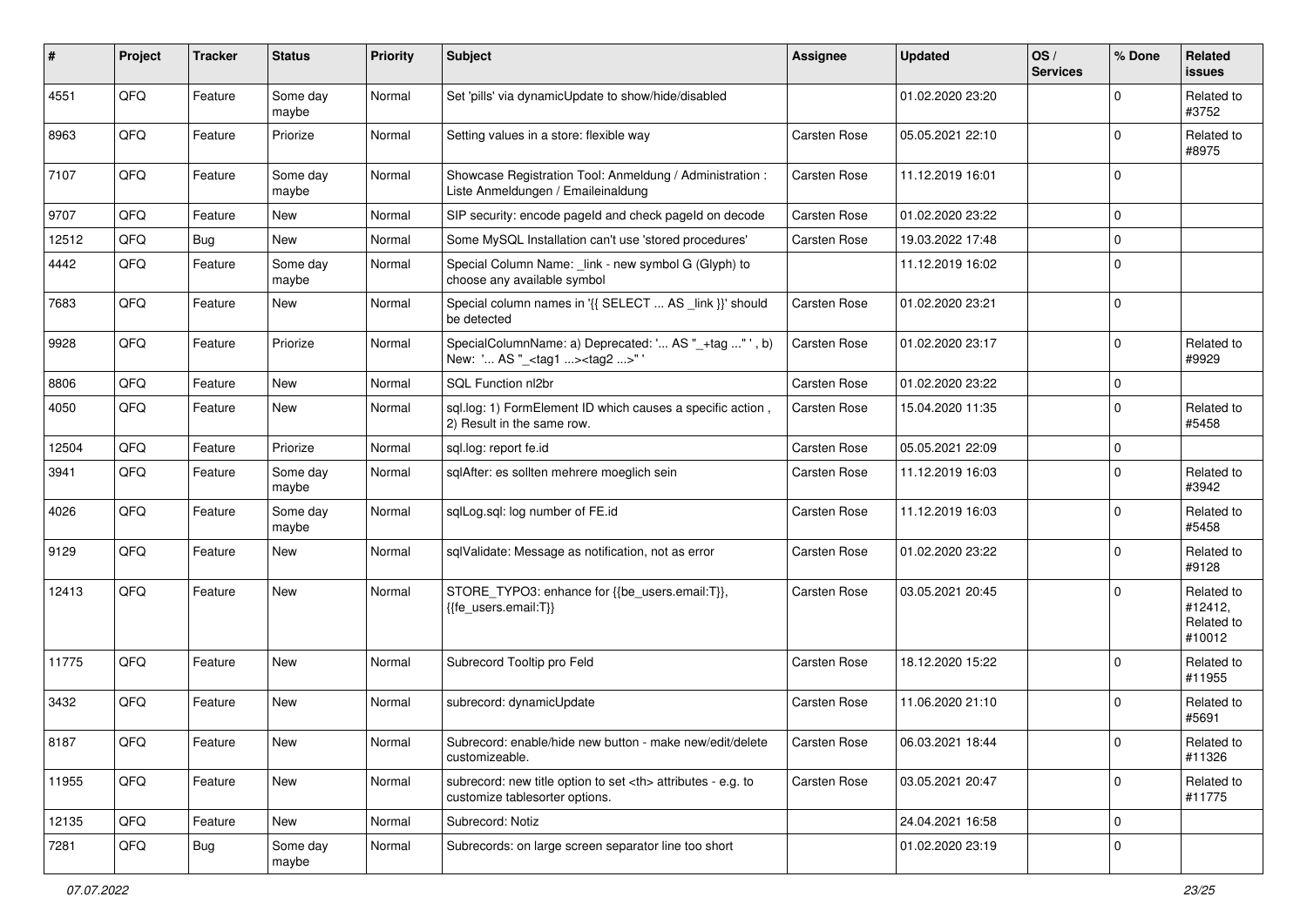| ∦     | Project | <b>Tracker</b> | <b>Status</b>     | <b>Priority</b> | <b>Subject</b>                                                                                            | <b>Assignee</b>     | <b>Updated</b>   | OS/<br><b>Services</b> | % Done       | Related<br>issues                           |
|-------|---------|----------------|-------------------|-----------------|-----------------------------------------------------------------------------------------------------------|---------------------|------------------|------------------------|--------------|---------------------------------------------|
| 7574  | QFQ     | Bug            | New               | Normal          | Substitute error: form element not reported / dont parse<br>Form.note                                     | Carsten Rose        | 01.02.2020 23:21 |                        | <sup>0</sup> |                                             |
| 12477 | QFQ     | Feature        | New               | Normal          | Support for refactoring: Form, FormElement, diverse<br>Tabellen/Spalten, tt-content Records               | Carsten Rose        | 03.05.2021 20:45 |                        | $\Omega$     |                                             |
| 12520 | QFQ     | Bug            | New               | Normal          | Switch FE User: still active even FE User session expired                                                 | Carsten Rose        | 19.03.2022 17:48 |                        | 0            |                                             |
| 3402  | QFQ     | Feature        | Some day<br>maybe | Normal          | Syntax Highlighting via CodeMirror                                                                        | <b>Carsten Rose</b> | 11.12.2019 16:02 |                        | 100          | Related to<br>#3207                         |
| 12584 | QFQ     | Feature        | Feedback          | Normal          | T3 v10 migration script: replace alias-patterns (v11)                                                     | Carsten Rose        | 28.05.2022 11:12 |                        | 100          |                                             |
| 14304 | QFQ     | Bug            | <b>New</b>        | Normal          | table sorter view safer does not work                                                                     | Carsten Rose        | 10.06.2022 11:49 |                        | 0            |                                             |
| 10745 | QFQ     | Feature        | Some day<br>maybe | Normal          | <b>Tablesorter Excel Export</b>                                                                           | <b>Carsten Rose</b> | 16.09.2021 15:09 |                        | $\Omega$     |                                             |
| 9130  | QFQ     | Feature        | Some day<br>maybe | Normal          | tablesorter: Automatic Row numbering / Zeilenummer                                                        | Benjamin Baer       | 01.02.2020 23:22 |                        | $\Omega$     |                                             |
| 11892 | QFQ     | Feature        | New               | Normal          | tablesorter: columns with links are hard to order - new<br>qualifier 'Y: <ord>'</ord>                     | Enis Nuredini       | 23.03.2022 09:22 |                        | $\Omega$     |                                             |
| 12679 | QFQ     | Feature        | New               | Normal          | tablesorter: custom column width                                                                          | Carsten Rose        | 16.06.2021 11:10 |                        | 0            |                                             |
| 6970  | QFQ     | Feature        | Some day<br>maybe | Normal          | tablesorter: default fuer 'sortReset' aendern von 'Ctrl' zu 'Alt'                                         | Benjamin Baer       | 01.02.2020 23:21 |                        | $\Omega$     |                                             |
| 4445  | QFQ     | Feature        | Some day<br>maybe | Normal          | template group: Option to simulate fieldset                                                               |                     | 28.06.2021 14:11 |                        | $\Omega$     |                                             |
| 12716 | QFQ     | Bug            | <b>New</b>        | Normal          | template group: Pattern only applied to first instance                                                    | Carsten Rose        | 19.03.2022 17:47 |                        | $\mathbf{0}$ |                                             |
| 12045 | QFQ     | Bug            | New               | Normal          | templateGroup afterSave FE: Aufruf ohne<br>sglHonorFormElements funktioniert nicht                        | Carsten Rose        | 18.02.2021 16:33 |                        | $\Omega$     |                                             |
| 3882  | QFQ     | <b>Bug</b>     | Some day<br>maybe | Normal          | templateGroup: disable 'add' if limit is reached - funktioniert<br>nicht wenn bereits records existierten | <b>Carsten Rose</b> | 11.12.2019 16:03 |                        | $\Omega$     |                                             |
| 7521  | QFQ     | Feature        | <b>New</b>        | Normal          | TemplateGroup: fe.type=upload                                                                             | Carsten Rose        | 01.02.2020 23:21 |                        | $\Omega$     | Related to<br>#9706                         |
| 3385  | QFQ     | Feature        | Some day<br>maybe | Normal          | templateGroup: insert/update/delete non primary records                                                   | <b>Carsten Rose</b> | 11.12.2019 16:02 |                        | $\Omega$     |                                             |
| 3588  | QFQ     | <b>Bug</b>     | Some day<br>maybe | Normal          | templateGroup: versteckte Elemente werden weiterhin<br>gespeichert.                                       | Carsten Rose        | 11.12.2019 16:02 |                        | $\Omega$     |                                             |
| 4549  | QFQ     | <b>Bug</b>     | Some day<br>maybe | Normal          | TemplateGroups: FE.type SELECT loose selected value<br>after save                                         | <b>Carsten Rose</b> | 01.02.2020 23:20 |                        | $\Omega$     | Related to<br>#4548,<br>Related to<br>#4771 |
| 10345 | QFQ     | Feature        | New               | Normal          | Templates - Patterns QFQ Style                                                                            |                     | 03.05.2021 21:01 |                        | $\Omega$     | Related to<br>#10713                        |
| 4816  | QFQ     | Feature        | Some day<br>maybe | Normal          | Templates for QFQ Reports (Tables, Radios, )                                                              |                     | 01.02.2020 23:20 |                        | 0            |                                             |